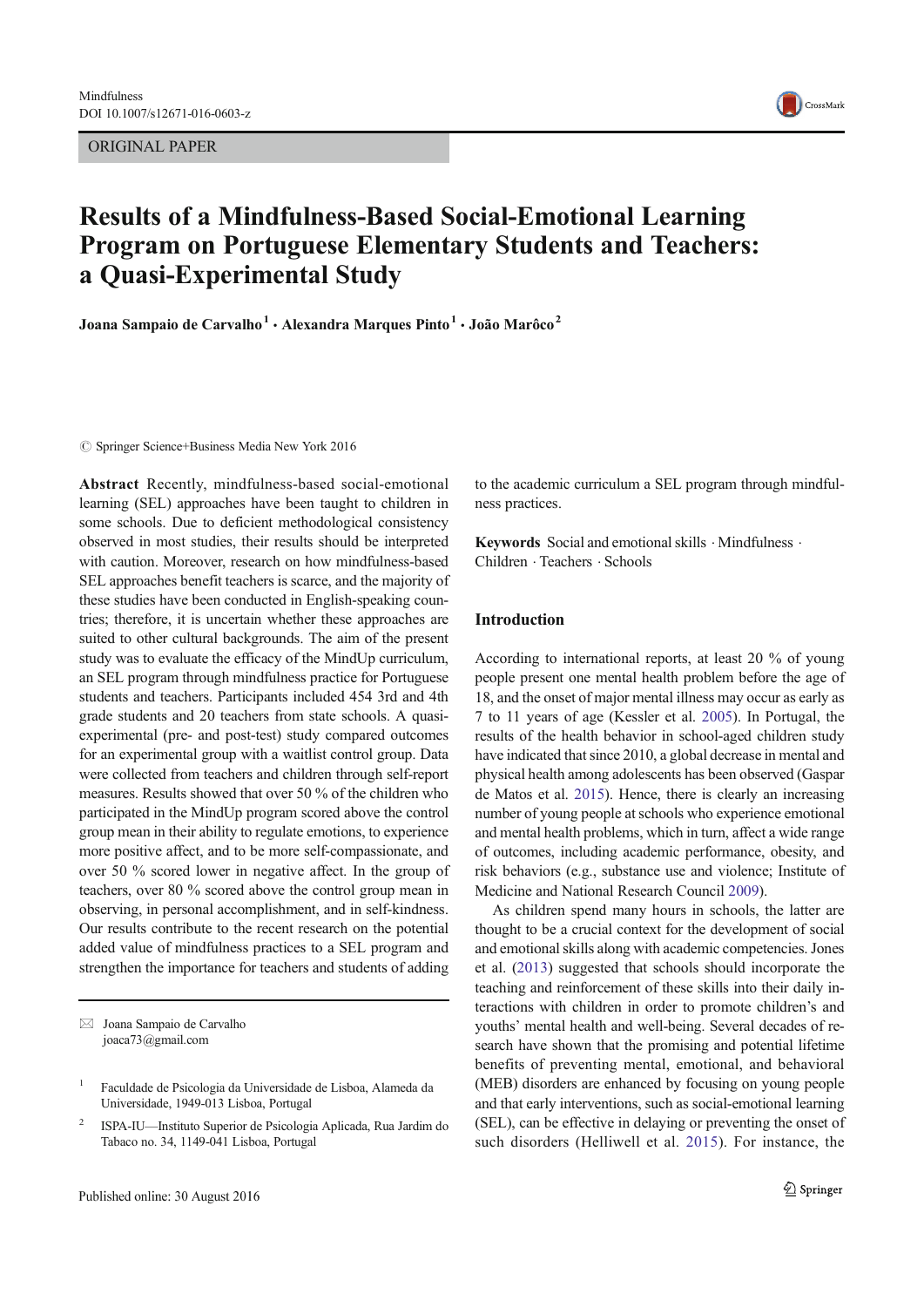Institute of Medicine and National Research Council (2009) argued that social-emotional learning programs promote positive youth development while preventing mental health problems as well as substance abuse, violence, and other antisocial behaviors. Through explicit instruction and student-centered learning approaches, children and youths may develop fundamental skills such as: self-awareness, self-management, social awareness, relationship skills, and responsible decisionmaking (CASEL 2013).

There is a body of evidence revealing that social and emotional skills correlate positively with good adjustment outcomes (e.g., health and wealth) and negatively with a diversity of problems (e.g., crime; e.g., Moffitt et al. 2011). More specifically, recent literature reviews have indicated that SEL interventions foster social and emotional skills with the largest average significant effect sizes in relation to other interventions' outcomes (e.g., Payton et al. 2008; Weare and Nind 2011; Wilson and Lipsey 2007). With regard to self-esteem and self-confidence, results have also shown a positive moderate impact (Payton et al. 2008). Additionally, reviews have indicated that SEL programs improved positive attitudes towards school and enhanced school achievement (e.g., Durlak et al. 2011; Payton et al. 2008; Wilson and Lipsey 2007). As far as mental health problems and problematic behavior are concerned, research has pointed to SEL interventions having a positive effect on the reduction of anxiety, depression, and emotional distress; on the prevention of behavioral problems, such as drug abuse; and on the prevention of aggressive and antisocial behavior (Durlak et al. 2011; Wilson and Lipsey 2007). Two recent meta-analyses have replicated these results (Durlak et al. 2011; Sklad et al. 2012) and Durlak et al. (2011), in particular, based on the analysis of 213 studies. They concluded that SEL programs led to an improvement of 25 % in social and emotional skills, of 11 % in achievement tests, and to a decrease of 10 % in classroom misbehavior, anxiety, and depression, which were sustained for at least 6 months after the intervention. Additionally, other studies suggested that the ability to regulate emotions through the active and positive participation of children in a social context may promote the development of social skills, such as cooperation and assertiveness, and the improvement of positive emotions enhances cognitive functioning (flexible thinking) and self-regulation and facilitates positive psychosocial functioning, which in turn, can contribute to flourishing mental health (Blair et al. 2015; Davis and Suveg 2014). Furthermore, students with more positive affect have shown higher academic scores than those who have negative affect (Lyubomirsky et al. 2011).

More recently, growing interest in another educational approach to promote students'social and emotional skills—contemplative education—has been noted. Roeser and Peck (2009, p. 127) defined contemplative education as "a set of pedagogical practices designed to cultivate the potentials of mindful awareness and volition in an ethical-relational context

in which the values of personal growth, learning, moral living, and caring for others are also nurtured." Some authors argued that introducing these practices in educational settings might yield twofold benefits. Firstly, the regular repetition of these practices can produce changes in the brain circuits and complex cognitive functions (Klingberg 2010). Consequently, researchers are now beginning to explore these potential benefits of contemplative practices for children, adolescents, and their caregivers (Black et al. 2009; Roeser and Peck 2009). Secondly, these practices may improve teachers' professional development by nurturing their social and emotional skills and pro-social dispositions such as empathy and compassion. Furthermore, according to Jennings and Greenberg (2009), the development of these skills in teachers may help them to create a caring and cooperative classroom learning environment. These practices may vary in nature; however, they share a focus on sharpening concentration and attention: yoga, tai chi, mindfulness mediation, guided imagination, telling stories, music, art, and literature (Lantieri and Nambiar 2012; Roeser and Peck 2009).

Even though implementation of these practices is fairly recent, one of the most studied contemplative practices in an educational context is mindfulness (e.g., Greenberg and Harris 2011; Zelazo and Lyons 2012). The practice of mindfulness involves the reflexive contemplation of one's experience body sensations, feelings, states of mind, and experiential phenomena—and a close repetitive observation of the object (Bodhi 2011). Zen Master Thich Nhat Hanh (Hanh 1987) referred to mindfulness as keeping one's consciousness alive to be aware and awake at every moment of daily life and to be present and at one with those around you. Among Western researchers, the definition proposed by Kabat-Zinn (2003) is one of the most commonly used among researchers in this domain. Kabat-Zinn  $(2003)$  described mindfulness as "the awareness that emerges through paying attention on purpose, in the present moment, and nonjudgmentally to the unfolding of experience moment by moment" (2003, p. 144). An affectionate attitude of non-harming (loving kindness, compassion, sympathetic joy, and equanimity) towards others and ourselves is also inherent to the definition of mindfulness (Cullen 2011).

Educational settings may be a fundamental context for the introduction of mindfulness approaches in order to teach children and youths how to pay attention and cultivate attitudes such as kindness, curiosity, and non-judgment (Weare 2014). Therefore, mindfulness-based interventions have recently started to be implemented in school settings, both through the adaptations of adult programs and through the development of specific interventions for children and teachers. Some of the interventions for children and youths were adapted from the MBSR program for adults. Examples of these programs are: the MBSR-T for adolescents, tested on youths aged between 14 and 18 years (Biegel et al. 2009); the mindfulness in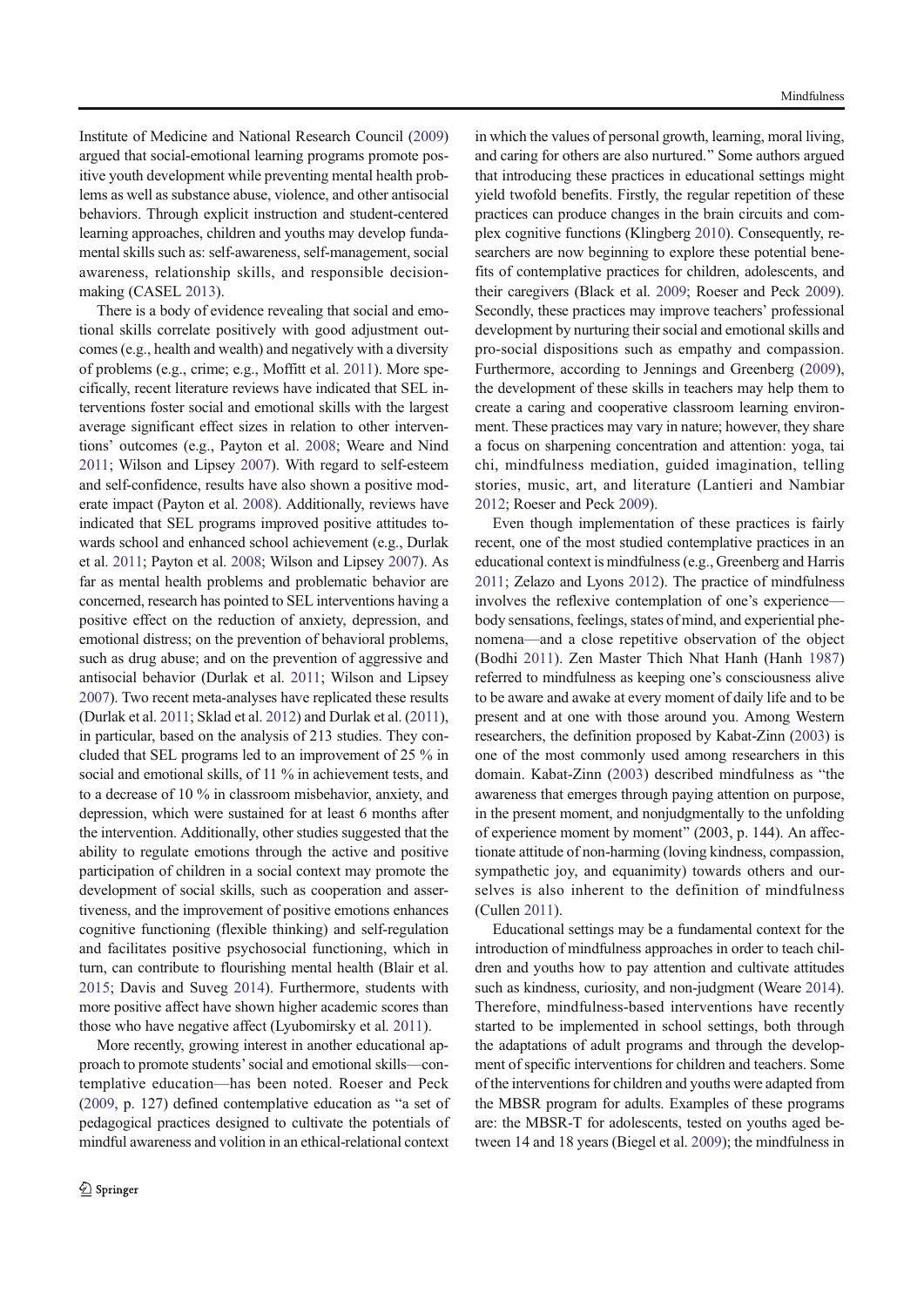schools project, for children and youths aged between 7 and 17 years (Kuyken et al. 2013); and the mindful schools for children and youth, aged between 5 and 17 years (Fernando 2013). In terms of the mindfulness practice, teachers and clinical practitioners have introduced a number of adaptations such as simplifying instructions, shortening its duration, making it less abstract (often by introducing physical props and using vivid metaphors and images), and utilizing more movement-based activities to enhance children and youths' understanding of the goals of mindfulness exercises (Zelazo and Lyons 2012). Children also need a balance between silent practices and inquiry and interactive classroom strategies, such as pair or group work, games, and role play.

However, research in the field of mindfulness-based approaches for children and youths is still in its early stages, and therefore, presents some limitations such as few randomized control trials, small sample sizes, heterogeneity of intervention types, and measurement methods (e.g., Greenberg and Harris 2011; Kallapiran et al. 2015; Meiklejohn et al. 2012). For instance, with regard to the measurement of mindfulness, some authors argued that besides the availability of different scales (for adults) to assess mindfulness, none of these scales might be appropriately equipped to actually measure mindfulness (Bergomi et al. 2013). One of the reasons is the inclusion of items that may easily be misinterpreted, particularly by respondents who are not familiar with the concept. Therefore, if this happens with adults, it is even more likely it will also happen with children.

Nevertheless, a meta-analysis performed on 20 studies mainly conducted in schools showed an overall small effect size  $(d=0.227)$  for universal mindfulness interventions and also an increase in mindfulness and attention  $(d=0.280; Zoogman et al. 2014)$ . Potential benefits of mindfulness approaches have been found for non-clinical (children in school settings) and clinical populations and include: a reduction of problematic behaviors, a reduction of anxiety and depression, a strengthening of self-regulation and impulse control, an enhancement of attention skills, physical and emotional well-being, cognitive skills, social and emotional competence, and self-esteem and self acceptance (Kallapiran et al. 2015; Meiklejohn et al. 2012; Weare 2013, 2014). The importance of these findings is related to the fact that low levels of emotion control and high levels of negative emotion are associated with externalizing problems (Kim et al. 2007). Contrary to adult populations, none of the afore-mentioned studies found significant effects of mindfulness-based interventions on children's self-compassion. Nevertheless, this might be an important skill to be promoted among children as, according to Welford and Langmead (2015), self-compassionate students were more adaptive in coping with academic failures and were more likely to use reflective, creative,

and planning skills to manage their life situations in a more helpful/positive way.

Considering the aims and results of SEL programs and of mindfulness-based interventions, one may observe that both approaches have similar goals, namely the promotion of emotional regulation, composure, compassion, and empathy (Baer 2006). In this sense, some authors considered that mindfulness practices might be complementary to the SEL approach, reducing stress in students and promoting/reinforcing their emotional and social skills and well-being (Lantieri and Nambiar 2012; Lawlor 2016; Weare 2014). While SEL interventions promote learning from the outside in, mindfulness-based interventions emphasize learning from the inside out. In SEL, the teacher teaches skills and time is given to the students to practice these skills. Mindfulness-based approaches help students to become aware and to experience the relationship between their emotions, thoughts, and physical sensations to regulate their emotions, which in turn, have an impact on their behavior, levels of stress, interpersonal relationships, and the ability to focus their attention. Regarding the intervention, the structure of SEL programs, often in the form of organized curriculum sessions implemented throughout the school year, is a framework where mindfulness practices can be easily integrated (Weare and Nind 2011). As evidence for the impact of mindfulness increases, work to link mainstream SEL with mindfulness is currently being developed; however, it is still insufficient (Lantieri and Nambiar 2012; Lawlor 2016). Nevertheless, MindUP is one of the two programs (The Hawn Foundation 2011) accredited by CASEL as an effective social and emotional learning program as shown in a randomized control trial with 99 fourth and fifth grade classes conducted by Schonert-Reichl et al. (2015). This study included self-report assessments of well-being, social and emotional competencies, school self-concept, mindful attention, and awareness. Additionally, this research integrated an evaluation of students' executive function and stress physiology (via diurnal salivary cortisol). The results indicated that, compared with the control group, students who participated in the MindUP program showed a significant increase in optimism, emotional control, empathy, perspective taking, pro-social goals, and mindful attention, in addition to a decrease in depressive symptoms. In terms of executive functions, they proved to be more attentive and capable of restraining or holding back distractions while performing computer tasks.

Teachers, in addition to their academic teaching role, are expected to actively participate in the promotion of students' mental health and well-being (Weare 2014). Due to the difficult demands of their work, teachers feel increasingly stressed and teachers' stress and burnout can affect their health and well-being and may interfere in students' learning and engagement (Jennings and Greenberg 2009; Roeser et al. 2013). Even though there are few programs that have addressed this problem (Jennings et al. 2013), increased interest has also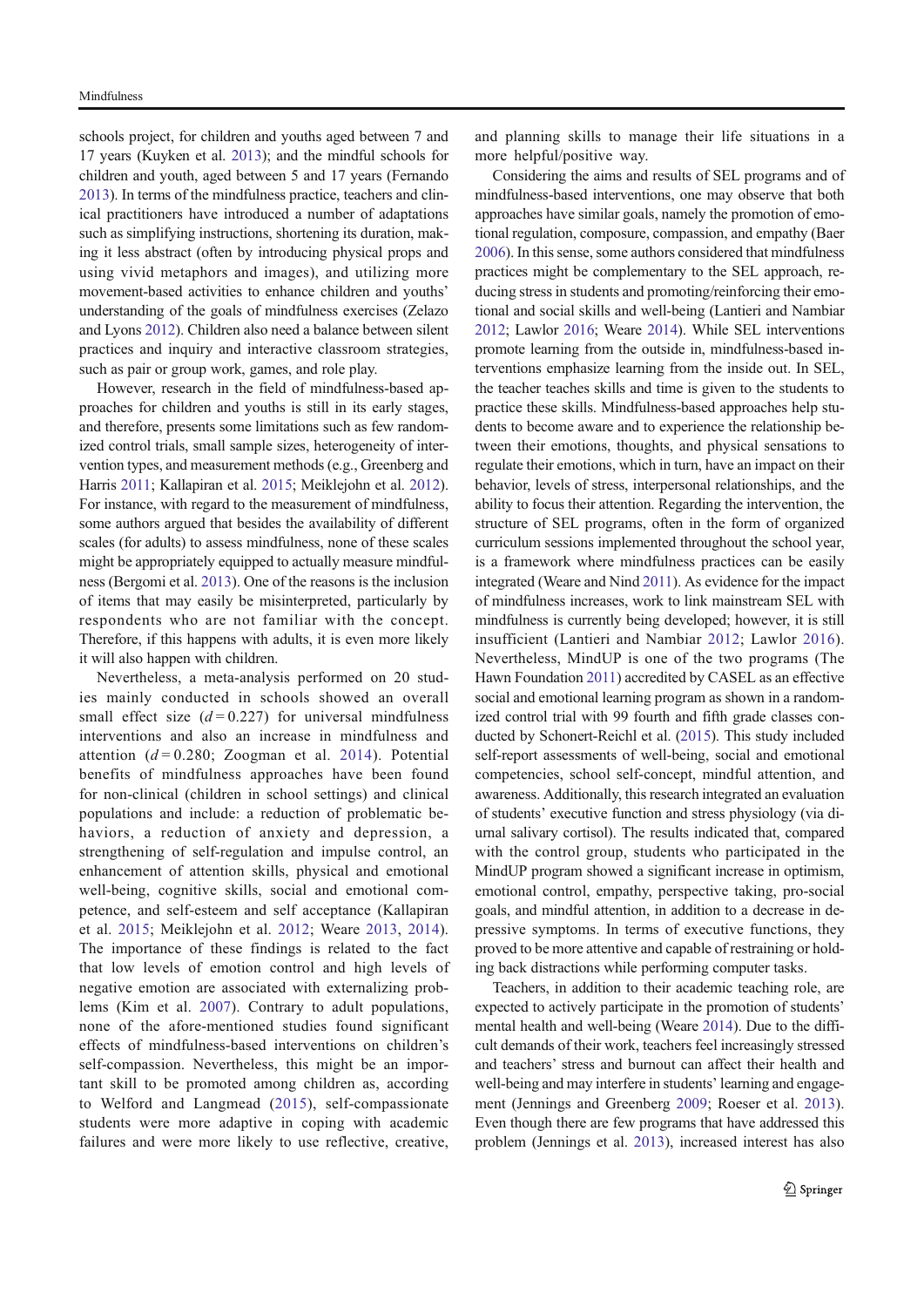recently been observed in using mindfulness-based interventions to help teachers improve their teaching skills, promoting their well-being, self-awareness, and self-regulation and to address job stress and burnout, for example, the cultivating awareness and resilience in education program (Jennings 2016; Jennings and Greenberg 2009; Jennings et al. 2013). Although studies on the effectiveness of mindfulness programs for teachers are scarce and lack methodological rigor, a review of three teacher programs has revealed some promising results such as significant improvement in mindfulness, mental well-being, self-efficacy, and also teachers' skills to manage the classroom effectively and to establish supportive relationships with students (Meiklejohn et al. 2012). Additionally, recent studies have observed an increase in self-compassion, reappraisal, self-efficacy, student engagement, sense of efficacy in instruction, personal accomplishment, mindfulness, and a significant decrease in stress and anxiety (Jennings 2014, 2016). However, as suggested by Schonert-Reichl et al. (2015) there is a need for research that explores the benefits for teachers that occur as a result of their implementation of a SEL program that includes mindfulness practices. Also, the majority of studies, both on children and teachers, have been conducted in English speaking countries, so it is uncertain whether these approaches are suitable for other children and teachers worldwide (Kallapiran et al. 2015).

Therefore, this study has two main objectives. Firstly, to evaluate the efficacy of MindUP, a classroom and evidencebased program incorporating mindfulness practices, in child outcomes. More specifically, we hypothesize that MindUP students, compared with a control group, will improve in positive affect, emotion regulation, self-compassion and mindfulness. Secondly, this study aims to explore how MindUP impacts on teachers' outcomes and hypothesizes that MindUP teachers, compared with the control group, improve in mindfulness, self-compassion, emotion regulation skills and burnout.

# Method

#### **Participants**

The participants were from two different samples: sample one comprised children from elementary school and sample two comprised the teachers of these children. Sample 1 included 454 students with a mean age of 8.5 years  $(SD = 1.00)$ , 51.5 % of whom were male. All the children attended elementary school, the majority of whom were in the 3rd (65.4 %) and 4th grade. Almost all the pupils were Portuguese (95 %) and distributed across 12 schools from three municipalities in the Lisbon District. The experimental group comprised 223 children with a mean age of 8.5  $(SD=0.97)$ , 98 females and 122 males, and 167 were in the 3rd grade and 56 in the 4th grade. The control group included 231 children with a mean age of 8.5 ( $SD = 1.04$ ), 115 females and 112 males, and 131 were in the 3rd grade and 100 were in the 4th grade.

Sample 2 was comprised of 20 Portuguese teachers, all of whom were female, which is the norm in Portuguese elementary schools, with ages ranging from 33 to 55 years  $(M = 40.37, SD = 6.30)$ . All the teachers had over 10 years of teaching experience  $(M = 16.44, SD = 5.40)$  and 95 % had obtained a bachelor's degree in education. The experimental group consisted of 13 teachers with a mean of age 41.3 years  $(SD = 6.77)$ , with a mean of 16 years of teaching experience  $(SD = 5.92)$  and 92 % had obtained a bachelor's degree. The control group included 7 teachers with a mean of age 38.7 years (SD = 5.47) with a mean of 17 years of teaching experience  $(SD = 4.62)$  and 100 % had obtained a bachelor's degree.

The national education system in Portugal is organized geographically in school clusters from kindergarten up to high school. A convenience sampling approach was used to select twelve schools from four clusters across three suburban municipalities in the Lisbon District that were equivalent in terms of socioeconomic status (middle socioeconomic level). The random participants distribution between the experimental group and the control group was conducted so as to guarantee both groups were equal in size and socio-economic characteristics.

### Procedure

#### Intervention procedures

The intervention was a 50-h course (consisting of 25 h delivered by an expert and 25 h of program implementation by teachers) over 6 sessions. The duration of the course was twelve and a half hours longer than that offered by the Hawn Foundation for two reasons. First, the contents (social and emotional learning, mindfulness, neuroscience and positive psychology) were quite new to teachers so they had to be clarified theoretically and gain experience through practice. Thus, teachers trained their mindfulness skills, experimented and rehearsed how to implement each session and expanded their knowledge on how each theoretical component could benefit the promotion of social and emotional skills and on managing the classroom in a positive way. Second, for each 25 h of training, certified by the Portuguese Ministry of Education, teachers receive a credit. Hence, those teachers who participated in this study and who successfully completed the training sessions received 2 credits for their career development. The participants were divided into three training groups and the training sessions were implemented at two different stages of the school year for each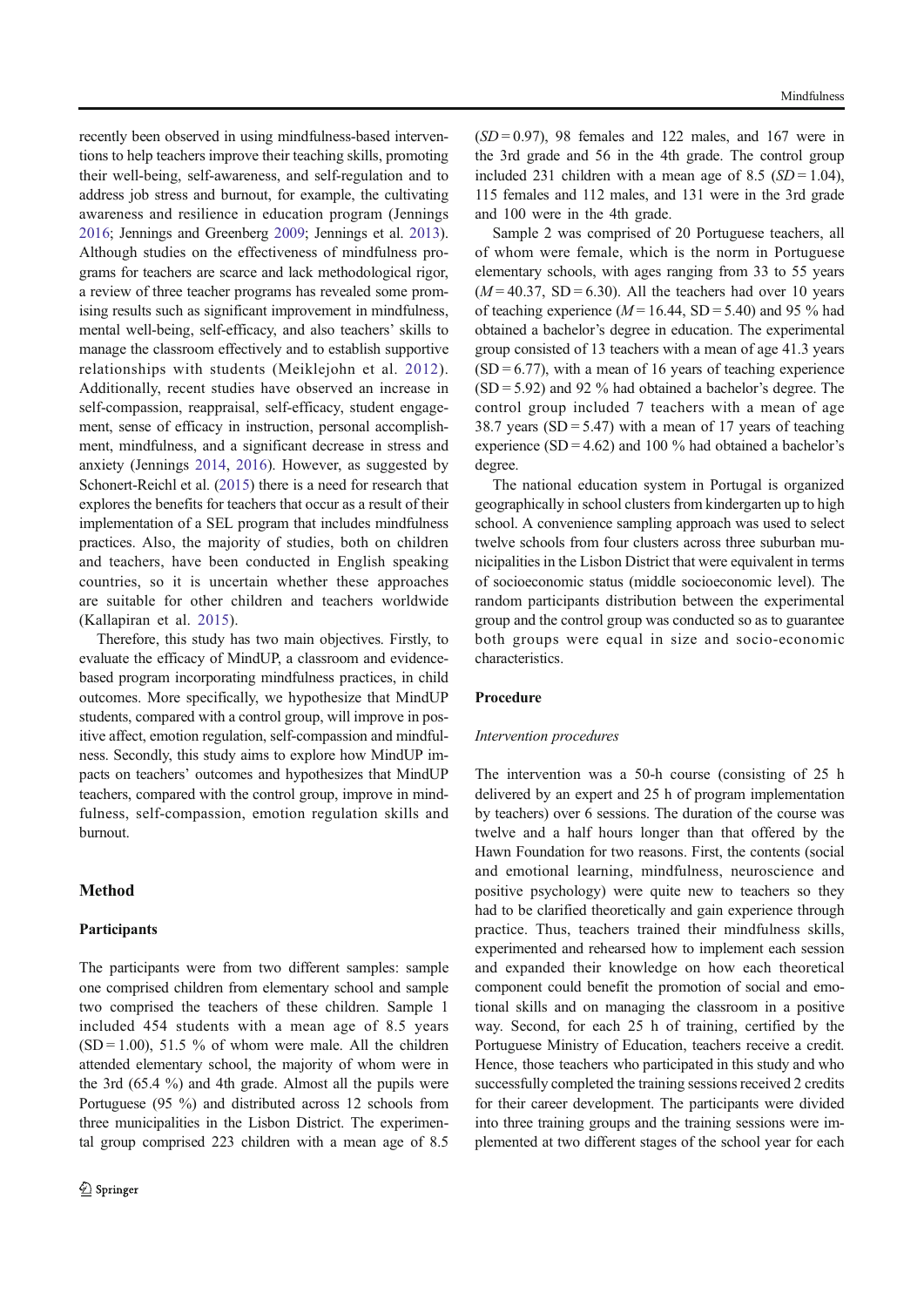group: in September/October 2012 and January/February 2013. The teachers began to implement the MindUP program after the second training session. Teachers did not have to fund the training or pay for the manual for the implementation of the program as well as the chime to do the mindfulness practice.

#### Program

The MindUP program is a comprehensive classroom and evidence-based curriculum that has taken over a decade to construct by leading experts in the fields of cognitive developmental neuroscience, SEL and positive psychology (such as Adele Diamond, Kimberly Schonert-Reichl). The feedback of teachers was also taken into consideration during the development of the program. It aims to enhance students' selfawareness, focused attention, self-regulation, and to reduce stress. The program is organized into three levels: preschool to 2nd grade; 3rd to 5th grade; and 6th to 8th grade. For each level a manual, adapted to each developmental phase, was created with detailed instructions for the implementation of each session. The classroom teacher implements the program after receiving 25 h of training (see Intervention procedures). As this study focused on the 3rd grade of the elementary school, the second level manual was used. The manual and worksheets used for the implementation of the MindUP program were translated and adapted to the Portuguese language with the help of teachers, who reviewed the adequacy of the contents to the Portuguese educational system, and a linguist, who reviewed the suitability of the Portuguese language.

The curriculum comprises 15 lessons taught sequentially once a week for approximately 45–60 min and is organized in 4 units. Each lesson comprises mindfulness practices along with different activities that allow children to learn about their brain, understand how their feelings and thoughts affect their actions and learn ways of becoming a caring and altruistic person. Therefore, in units 1 and 2, children learn how training their focused awareness might affect their brain and then practice mindfulness on their senses (e.g., mindful seeing, mindful smelling). In unit 3, children learn social and emotional understanding through the practice of perspective taking, optimism and savoring happy experiences. Lastly, in unit 4, children have the opportunity to put mindful awareness into practice by practicing gratitude, performing acts of kindness and by planning, in a group context, a social project to benefit their school community. The program also entails a set of suggested activities (e.g., math, language, social, and emotional learning) that teachers can integrate into daily classroom activities that serve to generalize the skills learned. Beyond the 15 lessons, the program contains the core formal mindfulness practice that involves firstly focusing attention on a single resonant sound, then on one's breathing and body sensations and ending the exercise back on the sound, without judgment, while remaining responsive to their internal and external experiences (pleasurable, neutral or difficult). This practice is carried out every day for 3 min, three times a day—in the morning, after the lunch break, and at the end of the class. A more detailed description of the MindUP program can be found in the book chapter by Maloney et al. (2016).

## Data Collection Procedures

The study was approved by the Scientific and Ethical Council of the Faculty of Psychology, University of Lisbon, and by the General Directorate for Education of the Portuguese Ministry of Education and Science.

An invitation letter and the questionnaires were sent to the Principals of selected schools with a view to obtaining their permission to conduct the study. Students were required to obtain written informed parental consent and teachers also signed an informed consent. There were no exclusion criteria and participation was voluntary.

Data was collected for teachers and children at two points: before the beginning of the implementation (for children) and before training (for teachers); and after conclusion of the program implementation (end of school year). All questionnaires were administered to students in groups, at school, during a pre-arranged class period, in the presence of a teacher. At the beginning of the session, a member of the research team read a standardized set of instructions to the pupils and assured them that their answers would remain anonymous and confidential. All participants were reminded that there were no right or wrong answers. To ensure that all students understood what was being requested, all items were read aloud and students answered them at the same time. Teachers answered the questionnaires individually, and anonymity and confidentiality were again assured.

#### **Measures**

#### Children Measures

Positive and Negative Affect Positive and negative affect were measured using a Portuguese version (name deleted to maintain the integrity of the review process) of the PANAS-C (Laurent et al. 1999). This measure comprised 27 items structured in two subscales: positive affect  $(15$  items; e.g., "Indicate to what extent you have felt happy over the past 2 weeks") and negative affect (12 items; e.g., "Indicate to what extent you have felt sad over the past 2 weeks"). Children rated how often they had felt each emotion or feeling (e.g., sad and interested) over the past 2 weeks on a 5-point rating scale ranging from 1 (very slightly or not at all) to  $5$  (extremely). The validation study of the original PANAS-C reported good internal consistency of .89 for positive affect and .92 for negative affect,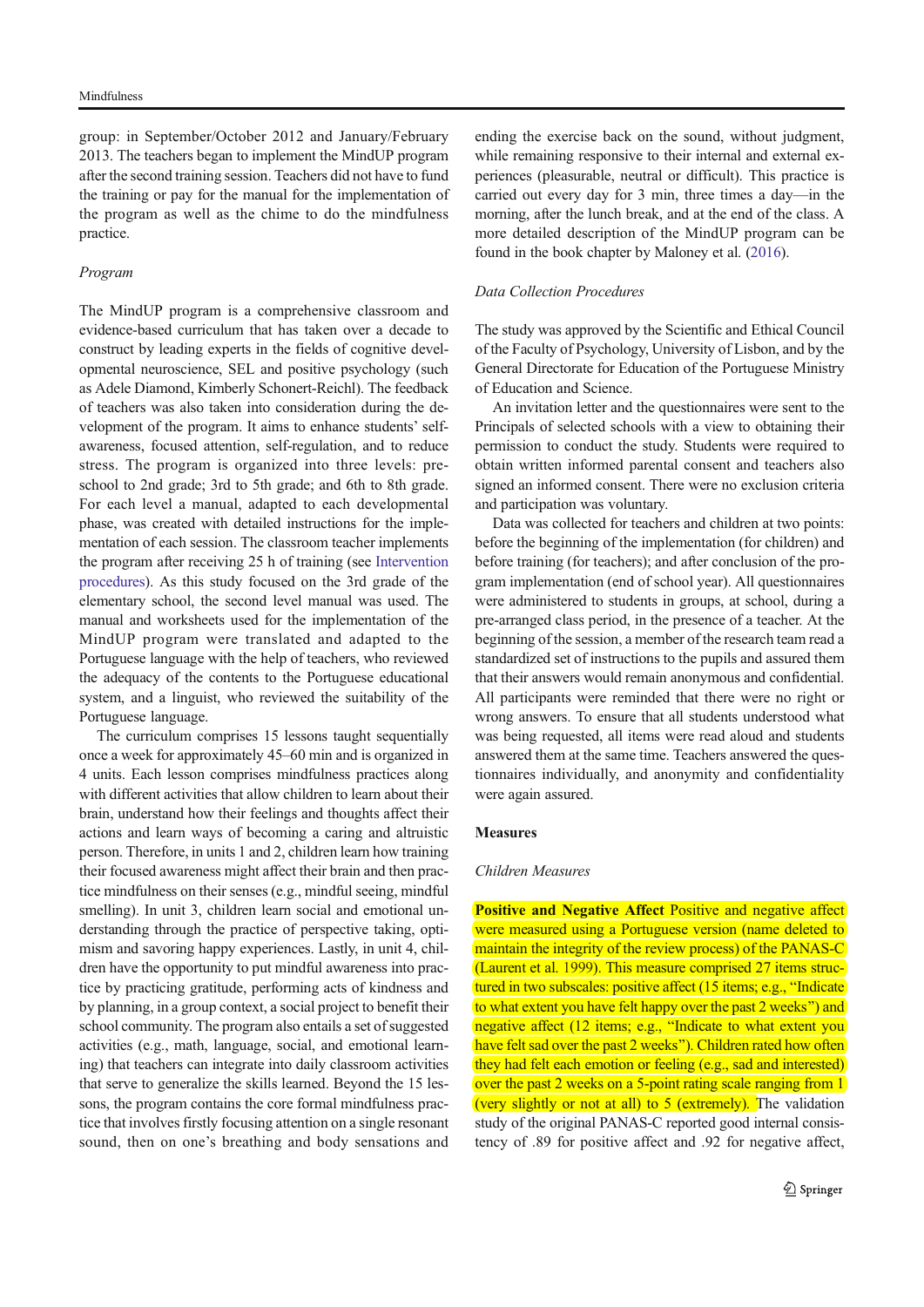assessed via Cronbach's alphas. The results of the study of the confirmatory factor model of the Portuguese version indicated that the best model fit had the same factor structure as the original PANAS-C version, but with 9 items less: positive affect (7 items) and negative affect (10 items; experimental group:  $\chi^2/df = 1.82$ , CFI = .932, TLI = .918, RMSEA = .061; control group:  $\chi^2/df = 2.38$ , CFI = .917, TLI = .900, RMSEA = .061). The measurement invariance analysis across the two groups and measure times (pre-test—T1 and posttest—T2) revealed that this measure was invariant: configural  $(T1 - \Delta \chi^2 (15) = 20.94, p = .14; T2 - \Delta \chi^2 (15) = 7.24, p = .95)$ metric  $(T1 - \Delta \chi^2 (30) = 36.98, p = .18; T2 - \Delta \chi^2 (30) = 23.72,$  $p = .78$ ) and scalar  $(T1 - \Delta \chi^2(15) = 15.19, p = .44;$  $T2 - \Delta \chi^2(15) = 18.33$ ,  $p = .25$ ). For the present study, Cronbach's alphas at pre-test and post-test for the positive affect subscale were .82 and .84 respectively, and for the negative affect subscale .82 and .84, respectively.

Emotional Control A Portuguese version (name deleted to maintain the integrity of the review process) of the emotional regulation questionnaire—children and adolescents (ERQ– CA; Gullone and Taffe 2012) was used to assess emotional control strategies. This questionnaire comprised 10 items organized in two subscales: cognitive reappraisal (6 items; e.g., "When I want to feel happier, I think about something different") and expressive suppression  $(4 \text{ items}; e.g., "I keep my")$ feelings to myself^). Responses were given on a 5-point rating scale ranging from 1 (strongly disagree) to 5 (strongly agree). The validation study of the original ERQ–CA reported good internal consistency of .83 for cognitive reappraisal and .75 for expressive suppression, assessed via Cronbach's alphas. After conducting a confirmatory factor analysis of the Portuguese version of this questionnaire, the best model fit to our data resulted in two subscales (with 2 items less): cognitive reappraisal (5 items) and expressive suppression (3 items; experimental group:  $\chi^2/df = 2.07$ , CFI = .947, TLI = .912, RMSEA = .07; control group:  $\chi^2/df = 1.48$ ,  $CFI = .970$ ,  $TLI = .951$ ,  $RMSEA = .046$ ). Measurement invariance analysis across the two groups revealed that this measure was invariant: configural  $(T1 - \Delta \chi^2)$  (6) = 11.14, p = .084; T2 –  $\Delta \chi^2$  (6) = 1.87, p = .93), metric (T1 –  $\Delta \chi^2$  (12) = 17.09,  $p = .15$ ; T2 –  $\Delta \chi^2$  (12) = 5.75,  $p = .93$ ) and scalar (T1 –  $\Delta \chi^2$  $(6) = 5.39, p = .50; T2 - \Delta \chi^2 (6) = 4.09, p = .66$ ). In the current study, Cronbach's alphas at pre-test and post-test for the cognitive reappraisal subscale were .63 and .68, respectively, and for the expressive suppression subscale were .71 and .71, respectively.

Self-Compassion Self-compassion was assessed with the self-compassion scale—children (SCS—C) (K. Neff, personal communication, September 30, 2011). This scale was not published; however, permission from the author was granted to use it in the present study. It consisted of 26 items that measure

the positive and negative aspects of self-compassion organized in 6 subscales: self-kindness (5 items; e.g., "I try to be loving towards myself when I'm feeling sad, angry, lonely, or afraid") versus self-judgment (5 items; reverse-coded; e.g., "I'm unkind to myself when I feel I'm not "good enough"); common humanity  $(4$  items; e.g., "When things are going badly for me, I remember that difficulties are part of life, and that everyone goes through them") versus isolation (4 items; reverse-coded; e.g., "When I think about things I don't do well, I feel separate and cut off from everybody else in the world"); and mindfulness (4 items; e.g., "When something upsets me I try to notice my emotions and not get carried away by them.") versus over-identification (4 items; reverse-coded; e.g., "When I'm feeling sad, angry, lonely, or afraid I tend to focus on and worry about everything that's wrong.^). Responses were given on a 5-point rating scale ranging from 1 (almost never) to 5 (almost always). A Portuguese version of this scale (name deleted to maintain the integrity of the review process) was used and its factorial validity and invariance across the experimental and control groups were analyzed in the present study. The results of confirmatory factor analysis for the best model fit to our data showed a different structure from the original (K. Neff, personal communication, September 30, 2011). The modified SCS-C was composed by 4 subscales: self-kindness (5 items), common humanity (3 items), self-judgment (4 items), and mindfulness (4 items; experimental group:  $\chi^2/df = 1.16$ , CFI = .951, TLI = .941, RMSEA = .031; control group:  $\chi^2/df = 1.49$ , CFI = .902,  $TLI = .882$ , RMSEA = .047). Measurement invariance analysis across the two groups revealed that this measure was invariant: configural (T1 –  $\Delta \chi^2$  (14) = 11.02, p = .58; T2 –  $\Delta \chi^2$  $(14) = 10.91, p = .69$ , metric  $(T1 - \Delta \chi^2 (28) = 21.15, p = .82;$ T2 –  $\Delta \chi^2$  (28) = 21.54, p = .80) and scalar (T1 –  $\Delta \chi^2$  $(14) = 10.09, p = .76; T2 - \Delta \chi^2 (14) = 10.61, p = .72$ ). In the present study, Cronbach's alphas at pre-test and post-test for the self-kindness subscale were .64 and .70, respectively, .63 and .66, respectively, for the common humanity subscale; .70 and .65, respectively, for the self-judgment subscale and .57 and .64, respectively, for the mindfulness subscale.

Mindfulness The mindful attention awareness scale adapted for children (MAAS-C; Lawlor et al. 2013) was used to assess the frequency of mindful states over time among children (e.g., BI could be feeling a certain way and not realize it until later"). This scale comprised 15 items and children rated their responses on a 6-point rating scale from 1 (almost always) to 6 (almost never). The study by Lawlor et al. (2013) reported good internal consistency of .84 assessed via Cronbach's alphas. The results from the study of the confirmatory factor model of the Portuguese version (name deleted to maintain the integrity of the review process) indicated that the best model fit had the same structure with 10 items less (experimental group:  $\chi^2/df = 2.12$ , CFI = .952, TLI = .910,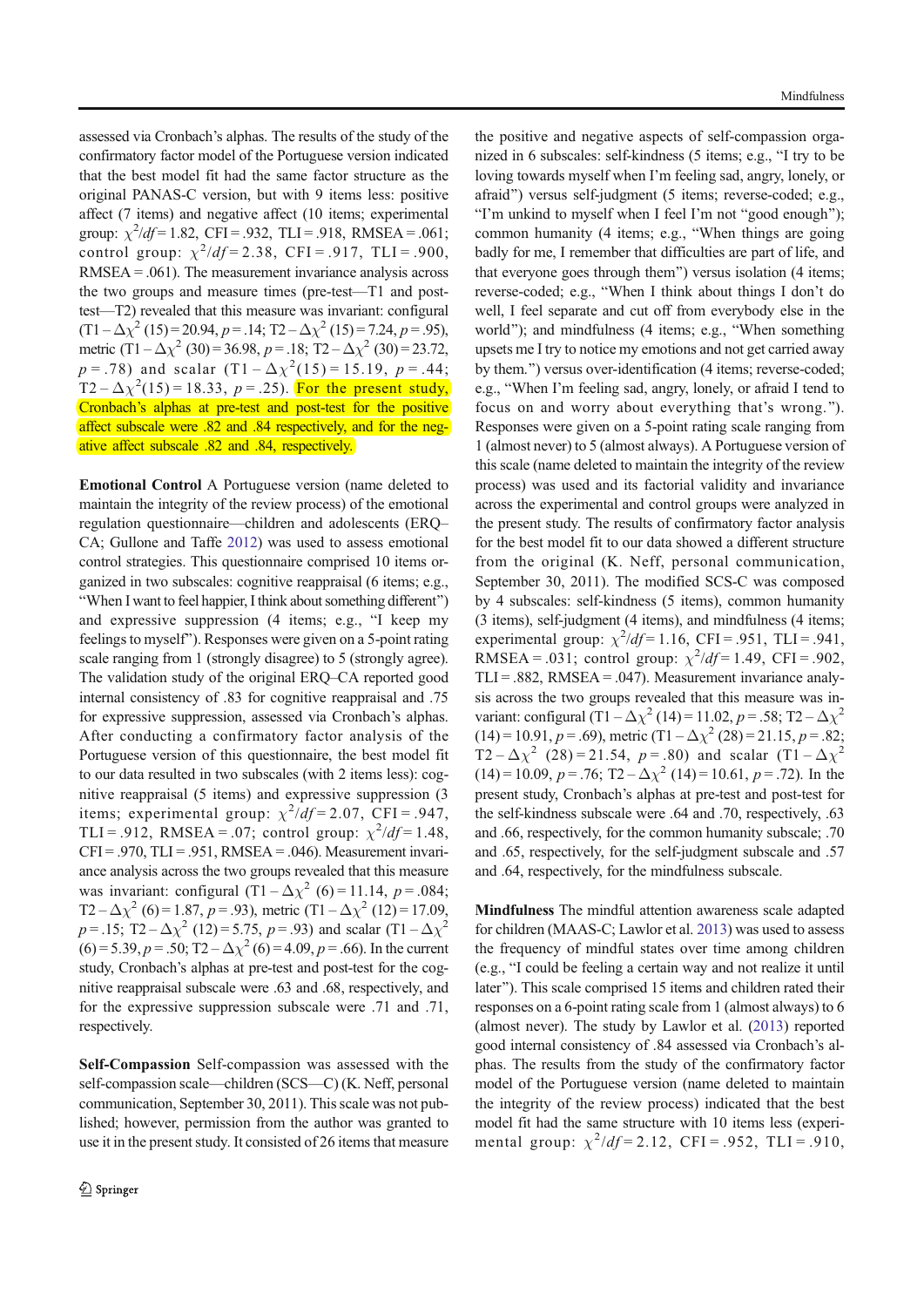RMSEA = .072; control group:  $\chi^2/df = 2.02$ , CFI = .961, TLI = .927, RMSEA = .067). The measurement invariance analysis across the two groups revealed that this measure was invariant: configural  $(T1 - \Delta \chi^2)$  (4) = 2.95, p = .57; T2 –  $\Delta \chi^2$  (4) = 6.12, p = .19), metric (T1 –  $\Delta \chi^2$  (8) = 4.76,  $p = .78$ ; T2 –  $\Delta \chi^2$  (8) = 8.91.54,  $p = .35$ ), and scalar  $(1 - \Delta \chi^2)(4) = 1.71, p = .79;$  T2 –  $\Delta \chi^2(4) = 2.12, p = .71$ . In the present study, Cronbach's alphas at pre-test and post-test for this scale were .70.

#### Teachers' Measures

Emotional Control The emotion regulation questionnaire (ERQ) (Gross and John 2003; Portuguese version by Vaz and Martins 2008) evaluated the way teachers regulate their emotions. This questionnaire comprised 10 items organized in two subscales: Reappraisal (6 items; e.g., "I control my emotions by changing the way I think about the situation I'm in";  $\alpha$  = .80) and Suppression (4 items; "I control my emotions by not expressing them";  $\alpha = .73$ ). Teachers rated their responses on a 7-point rating scale ranging from 1 (strongly disagree) to 7 (strongly agree).

Self-Compassion Teachers'self-compassion was assessed by the self-compassion scale (SCS; Neff 2003; Portuguese version by Castilho and Pinto-Gouveia 2011). This scale measures how participants are kind and understanding toward themselves in difficult times. The 26 items were organized according to the same structure of the child version with language adaptations (e.g., "I'm disapproving and judgmental about my own flaws and inadequacies^) and presented good reliability for all subscales: self-kindness ( $\alpha$  = .84), common humanity ( $\alpha$  = .77), self-judgment ( $\alpha$  = .82), mindfulness ( $\alpha$  = .73), isolation ( $\alpha$  = .75), and over-identified ( $\alpha$  = .78). Teachers rated their responses on a 5-point rating scale ranging from 1 (almost never) to 5 (almost always).

Mindfulness The five facets of mindfulness questionnaire (FFMQ) (Baer 2006; Portuguese version by Gregório and Gouveia 2011) was used to assess teachers' general tendency to be mindful in daily life. This questionnaire comprised 39 items distributed across five subscales: observing (8 items; e.g., "When I'm walking, I deliberately notice the sensations of my body moving";  $\alpha$  = .78), describing (8 items; e.g., "I'm good at finding words to describe my feelings";  $\alpha$  = .88), acting with awareness (8 items; e.g., "When I do things, my mind wanders off and I'm easily distracted";  $\alpha$  = .89), non-reactivity to inner experience (7 items; e.g., "I perceive my feelings and emotions without having to react to them";  $\alpha$  = .66), and nonjudging of inner experience (8 items; e.g., "I criticize myself for having irrational or inappropriate emotions";  $\alpha = .86$ ). Items were rated on a 5-point rating scale ranging from 1 (never or very rarely true) to 5 (very often or always true).

Burnout Teachers' perceived experience of burnout in relation to their work was assessed using the Maslach burnout inventory—educators survey (Maslach et al. 1996; Portuguese version by Marques Pinto et al. 2005). This measure consisted of 22 items divided into three subscales: emotional exhaustion (9 items; e.g., "I feel emotionally drained from my work";  $\alpha$  = .90), depersonalization (5 items; e.g., "I feel I treat some recipients as if they were impersonal objects";  $\alpha$  = .56), and personal accomplishment (8 items, reversed; e.g., "I have accomplished many worthwhile things in this job";  $\alpha$  = .76). The participants rated their personal feelings and attitudes on a 7-point frequency scale, ranging from 0 (never) to 6 (every day).

## Data Analysis

In order to detect baseline group differences in the selfreport measures, multivariate analyses of covariance (MANCOVA) were conducted, controlling for age, gender, and school year. With a view to addressing the program effects on children and teachers, we used MANCOVAs followed by analyses of covariance (ANCOVA) for significant MACOVAs. For this analysis, we first verified the MANOVA assumptions. For the multivariate normality assumption, we used the Shapiro–Wilk test ( $p \ge 0.05$  for the two groups); and the homogeneity of covariance matrices for each group was analyzed with the M Box test (Marôco 2014). Secondly, and in line with Tabachnick and Fidell (2001), in order to understand the direction of change from pre-test to post-test, we computed difference scores (post-test minus pre-test) that were used as dependent variables and type of group (experimental vs control) as the independent variable, controlling for the variables proving to be significant at baseline. In order to evaluate the magnitude of program outcome, effect sizes were calculated. For MANCOVAs, we calculated the partial eta squared  $(\eta_p^2)$ , and for two group comparisons (control vs experimental), Cohen's d was computed. Cohen's d values between 0.20 and 0.40 were considered small effect sizes, values between 0.5 and 0.7 moderate effect sizes and values above 0.8 represented large effect sizes (Cohen 1992; Durlak 2009). In order to help clarify the practical importance of an intervention's effect, an improvement index was used, based on Cohen's U3 index, which converts an effect into a percentile gain manifested by the target group (Durlak 2009). The improvement index represents the difference between the percentile rank of the MindUP mean and the percentile rank corresponding to the control group mean (i.e., 50th percentile) in the control group distribution. Alternatively, the improvement index may be interpreted as the expected change in percentile rank for an average control group student when the student has been subject to the intervention (IES 2008).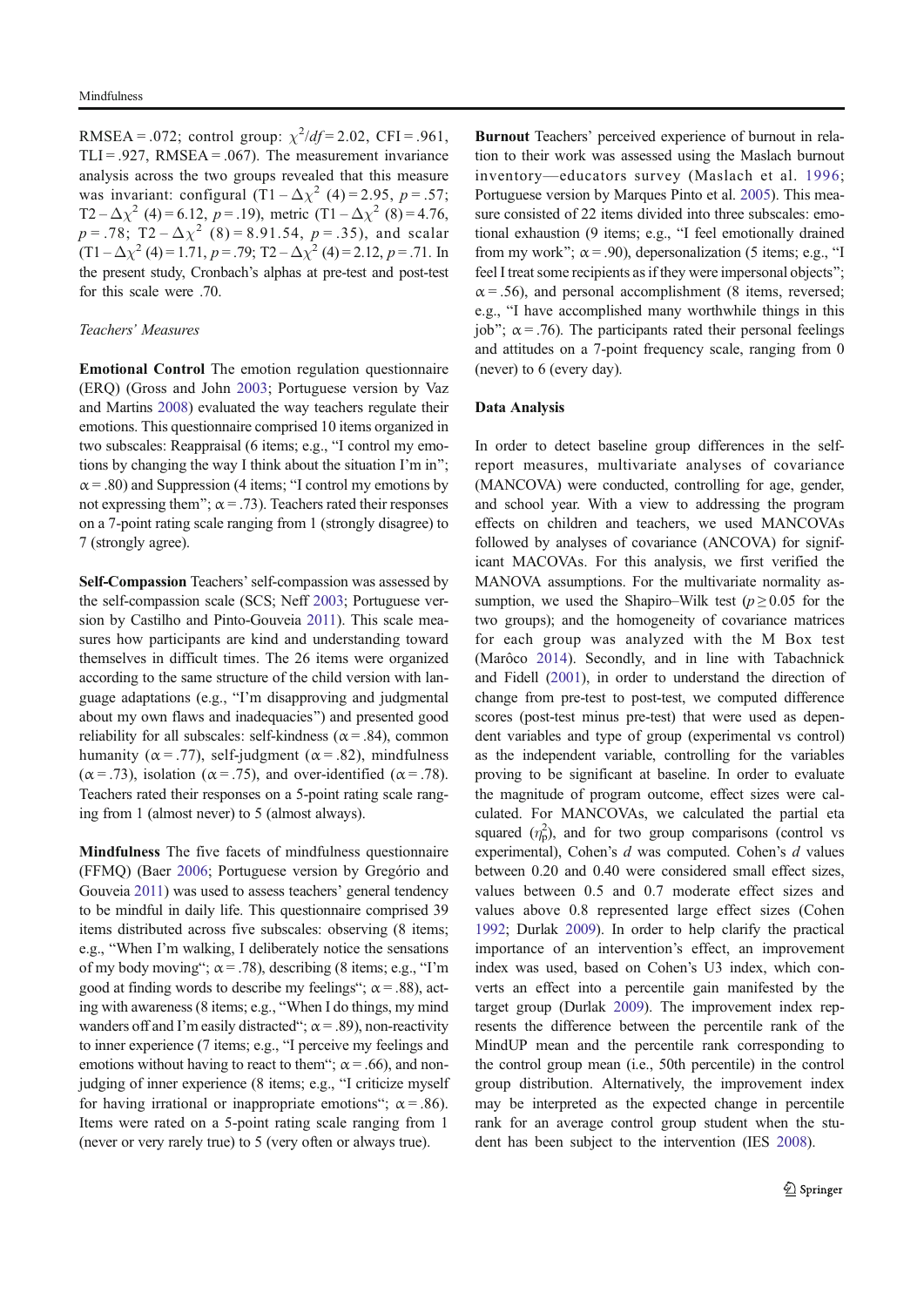# **Results**

### Students

MANCOVA was used to analyze the baseline differences between the experimental group and the control group in affect (positive and negative affect), emotion control (suppression and reappraisal), self-compassion (self-kindness, common humanity, mindfulness, and self-judgment), and mindfulness, controlling for age, gender, and school year. Results in Table 1 showed that there were no significant differences for the effect of group across all the outcome variables. Nevertheless, age and school year had a significant effect across outcome variables; however, gender showed no significant differences. In Table 2, follow-up ANCOVAs indicated that age had a significant effect on self-kindness, common humanity, positive affect, suppression, and mindfulness (self-compassion subscale); and school year had a significant effect on self-kindness, suppression, common humanity and mindfulness. In order to determine the direction of change, pre-test, post-test means and standard deviations were computed (for all dependent variables) for the experimental group and control group (Table 3).

In order to test the effects of the MindUP program on children's self-report, we first conducted a MANCOVA for suppression, common humanity and self-kindness, with difference scores as dependent variables and type of group as the independent variable, controlling for age and school year (shown to have a significant effect at baseline). The results presented in Table 4 indicated a quasi-significant group main effect, a significant effect of school year and quasi-significant difference for age. Follow-up ANCOVAs (Table 5) indicated that compared with the control group, children who had participated in the MindUP program showed a significant decrease in suppression, a quasi significant improvement in common humanity and no significant differences in self-kindness. Secondly, we conducted a MANCOVA (Table 4) for positive affect and mindfulness (MAAS scale), controlling for age (shown to have a significant effect at baseline). The results indicated a quasi-significant group main effect.

Table 1 Students sample—multivariate analysis of covariance of baseline differences between the experimental group and the control group in affect, emotion control, self-compassion and mindfulness, controlling for age, gender, and school year

| Variable       | Pillai's<br>trace |   | <i>df</i> Error $F$ <i>p</i><br>df |                       | $\eta_{\rm p}^2$ | Observed<br>Power |
|----------------|-------------------|---|------------------------------------|-----------------------|------------------|-------------------|
| Group          | 0.032             |   | 9 412                              | 1.508 .143 .032 0.717 |                  |                   |
| Age            | 0.066             | 9 | 412                                | 3.223 001 066 0.810   |                  |                   |
| School<br>year | 0.062             |   | 9 412                              | 3.048 .002 .062 0.974 |                  |                   |
| Gender         | 0.034             | 9 | 412                                | 1.592 .115 0.34 0.745 |                  |                   |

Follow-up ANCOVA (Table 5) results showed a significant improvement from pre to post-test in positive affect and no significant difference between the two groups from pre to post-test for mindfulness. Thirdly, we performed a MANOVA for negative affect, self-judgment, and reappraisal with difference scores as dependent variables and type of group as the independent variable. The results showed no significant main effect for group (Table 4). However, followup ANOVAs indicated that compared with the control group, children who had participated in MindUP showed a significant decrease in negative affect and for reappraisal and selfjudgment no significant differences were found (Table 5). Fourthly, an ANCOVA was performed for mindfulness (selfcompassion subscale), controlling for school year (shown to have a significant effect at baseline) and results also showed no significant differences between the two groups (Table 5).

# Teachers

First, we used MANCOVA to analyze the baseline differences between the experimental group and the control group in emotion control (reappraisal and suppression), self-compassion (selfkindness, self-judgment, common humanity, isolation, mindfulness, and over-identified), mindfulness (observing, describing,

Table 2 Children sample—follow-up ANCOVA for age and school effects on variables outcomes

| Variable           |   | $df$ Error<br>df | F      | $\boldsymbol{p}$ | $\overline{d}$ | Observed<br>power |
|--------------------|---|------------------|--------|------------------|----------------|-------------------|
| Age                |   |                  |        |                  |                |                   |
| Positive affect    | 1 | 420              | 6.091  | .014             | 0.23           | 0.692             |
| Negative affect    | 1 | 420              | 1.575  | .210             | 0.12           | 0.240             |
| Reappraisal        | 1 | 420              | 2.485  | .116             | 0.15           | 0.350             |
| Suppression        | 1 | 420              | 5.880  | .016             | 0.23           | 0.677             |
| Self-kindness      | 1 | 420              | 6.962  | .009             | 0.25           | 0.749             |
| Common<br>humanity | 1 | 420              | 5.508  | .019             | 0.22           | 0.649             |
| Self-judgment      | 1 | 420              | 0.412  | .522             | 0.061          | 0.098             |
| Mindfulness        | 1 | 420              | 2.519  | .113             | 0.15           | 0.354             |
| Mindfulness        | 1 | 420              | 4.031  | .045             | 0.19           | 0.517             |
| School year        |   |                  |        |                  |                |                   |
| Positive affect    | 1 | 420              | 0.020  | .888             | 0.01           | 0.052             |
| Negative affect    | 1 | 420              | 0.015  | .901             | 0.01           | 0.052             |
| Reappraisal        | 1 | 420              | 0.010  | .920             | 0.01           | 0.051             |
| Suppression        | 1 | 420              | 7.659  | .006             | 0.26           | 0.789             |
| Self-kindness      | 1 | 420              | 7.641  | .006             | 0.26           | 0.788             |
| Common<br>humanity | 1 | 420              | 4.173  | .042             | 0.19           | 0.513             |
| Self-judgment      | 1 | 420              | 0.865  | .353             | 0.09           | 0.153             |
| Mindfulness        | 1 | 420              | 12.369 | .000             | 0.33           | 0.939             |
| Mindfulness        | 1 | 420              | 0.275  | .601             | 0.05           | 0.082             |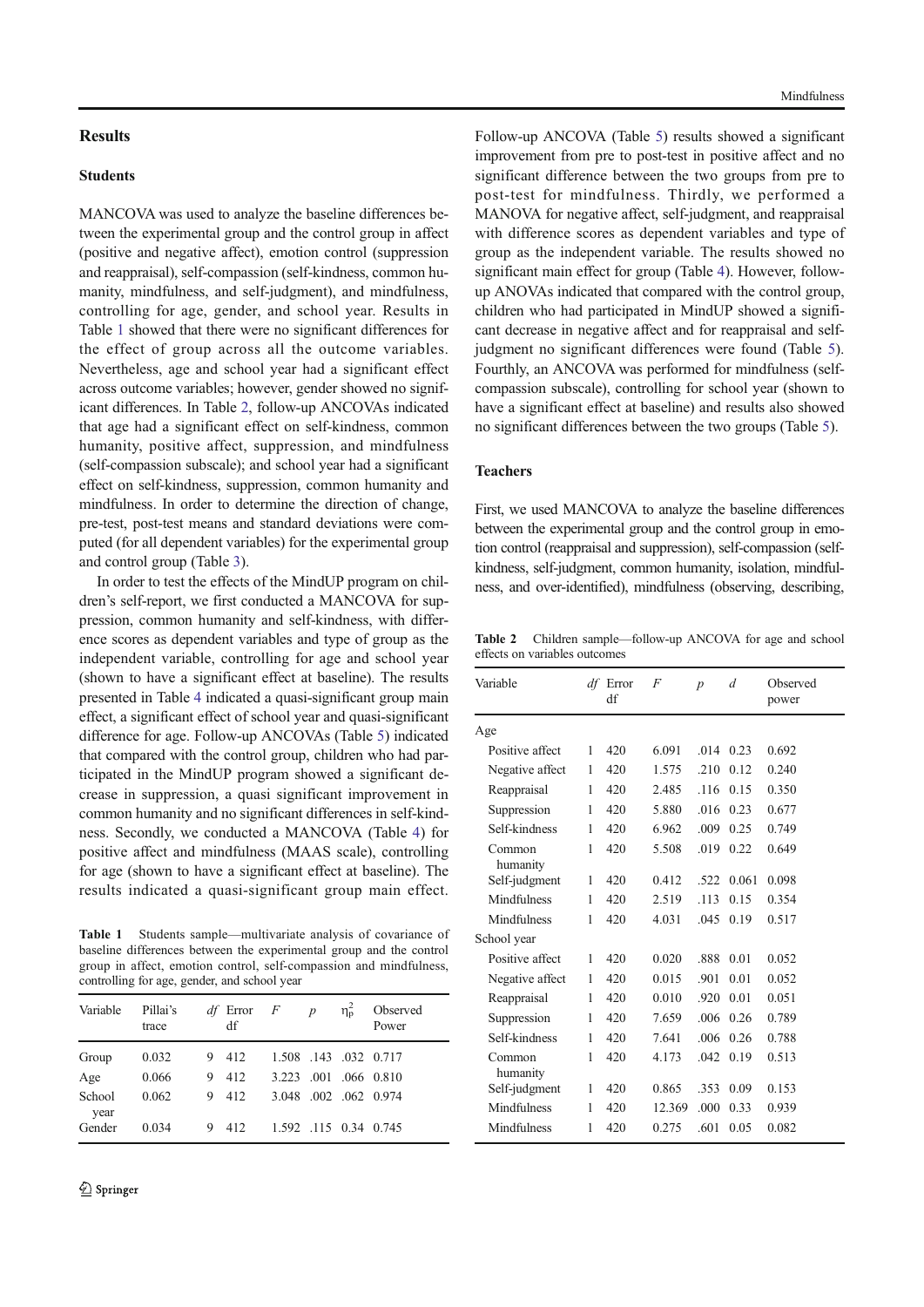| Variable        |          |      |           |      | Experimental $(n=223)$ Control $(n=231)$ |      |           |      |  |
|-----------------|----------|------|-----------|------|------------------------------------------|------|-----------|------|--|
|                 | Pre-test |      | Post-test |      | Pre-test                                 |      | Post-test |      |  |
|                 | M        | SD   | M         | SD   | M                                        | SD   | M         | SD   |  |
| <b>PANAS</b>    |          |      |           |      |                                          |      |           |      |  |
| Positive affect | 4.06     | 0.91 | 4.16      | 0.77 | 4.09                                     | 0.75 | 3.99      | 0.83 |  |
| Negative affect | 1.97     | 0.83 | 1.85      | 0.75 | 1.89                                     | 0.76 | 1.93      | 0.76 |  |
| Emotion control |          |      |           |      |                                          |      |           |      |  |
| Reappraisal     | 4.11     | 0.91 | 3.95      | 0.77 | 4.04                                     | 0.79 | 3.98      | 0.78 |  |
| Suppression     | 3.00     | 1.21 | 2.62      | 1.09 | 2.81                                     | 1.09 | 2.69      | 1.17 |  |
| Self-compassion |          |      |           |      |                                          |      |           |      |  |
| Self-kindness   | 2.95     | 1.00 | 3.19      | 0.93 | 3.13                                     | 0.95 | 3.21      | 1.02 |  |
| Common humanity | 2.78     | 1.04 | 3.08      | 1.11 | 3.13                                     | 1.9  | 3.12      | 1.09 |  |
| Self-judgment   | 3.95     | 0.98 | 3.89      | 0.87 | 3.88                                     | 0.99 | 3.75      | 1.01 |  |
| Mindfulness     | 2.86     | 0.99 | 3.03      | 0.98 | 3.01                                     | 0.94 | 3.21      | 0.93 |  |
| Mindfulness     | 4.35     | 1.21 | 4.54      | 1.06 | 4.37                                     | 1.05 | 4.63      | 1.02 |  |

Table 3 Students self-report of affect, emotion control, selfcompassion, and mindfulness

acting with awareness, non-judgmental, and non-reactive), and burnout (emotional exhaustion, depersonalization, and personal accomplishment) controlling for age and years of teaching. Results showed that there were no significant differences for the effect of group across all the outcome variables, as well as for age and years of teaching (Table 6). In order to analyze the direction of change, pre-test, post-test means, and standard deviations were computed (for all dependent variables) for the experimental group and control group (Table 7).

Secondly, a MANCOVA was conducted to test the effects of the MindUP program on all the teacher variables with difference scores as the dependent variable and type of group as the independent variable. The results indicated no significant main effect for group (Table 8). However, the follow-up ANOVA results indicated that compared with the control group, the teachers who had participated in the

MindUP program showed significant improvements from pre to post-test in observing, in personal accomplishment and a quasi-significant effect in self-kindness (Table 9). For the remaining variables no differences were found.

# Practical Significance of MindUP effects on children and teachers

In order to better understand the practical significance of incorporating a SEL program integrating mindfulness practices into the regular academic curriculum, we computed an improvement index—Cohen's U3 index—for each outcome. For children, an 8 % gain in Positive Affect, a 7 % gain in Common Humanity, and a reduction of 8 % in Negative Affect and in Suppression were observed. In other words, 58 % of the children who received MindUP scored above the control group mean in positive affect and 57 % in common humanity, while 58 % scored lower in negative affect and suppression. For teachers, a gain of 41 % in observing, 36 % in personal accomplishment and 32 % in self-kindness was observed. More specifically, 91 % of the teachers who implemented MindUP scored above the control group mean in observing, 86 % in personal accomplishment and 82 % in selfkindness.

## **Discussion**

The purpose of the present study was to analyze the effects of the MindUP program on 3rd and 4th grade children's emotion regulation skills, self-compassion, and affect. Additionally, we explored how the implementation of MindUP impacted teachers' mindfulness, self-compassion, emotion regulation skills and burnout. Globally, the findings of our study indicated that the integration of a SEL program with mindfulness practices in the academic curriculum could benefit children's social and emotional skills. Furthermore, our study has

Table 4 Students sample—multivariate analysis for suppression, common humanity, self-kindness, positive affect, mindfulness, negative affect, selfjudgment, and reappraisal

| Variable                                                                      | Pillai's trace                                 | df | Error df | F     | р    | $\eta_{\rm p}$ | Observed power                                                                                                                                         |
|-------------------------------------------------------------------------------|------------------------------------------------|----|----------|-------|------|----------------|--------------------------------------------------------------------------------------------------------------------------------------------------------|
|                                                                               | variable, controlling for age, and school year |    |          |       |      |                | MANCOVA for suppression, common humanity and self-kindness, with difference scores as dependent variables and type of group as the independent         |
| Group                                                                         | 0.016                                          | 4  | 433      | 2.406 | .067 | .016           | 0.600                                                                                                                                                  |
| Age                                                                           | 0.017                                          | 4  | 433      | 2.474 | .061 | .017           | 0.613                                                                                                                                                  |
| School year                                                                   | 0.025                                          | 4  | 433      | 3.680 | .012 | .025           | 0.802                                                                                                                                                  |
| MANCOVA for positive affect and mindfulness (MAAS scale), controlling for age |                                                |    |          |       |      |                |                                                                                                                                                        |
| Group                                                                         | 0.013                                          | 4  | 433      | 2.852 | .059 | .013           | 0.558                                                                                                                                                  |
|                                                                               |                                                |    |          |       |      |                | MANOVA for negative affect, self-judgment, and reappraisal with difference scores as dependent variables and type of group as the independent variable |
| Group                                                                         | 0.014                                          |    | 431      | 2.150 | .093 | .014           | 0.547                                                                                                                                                  |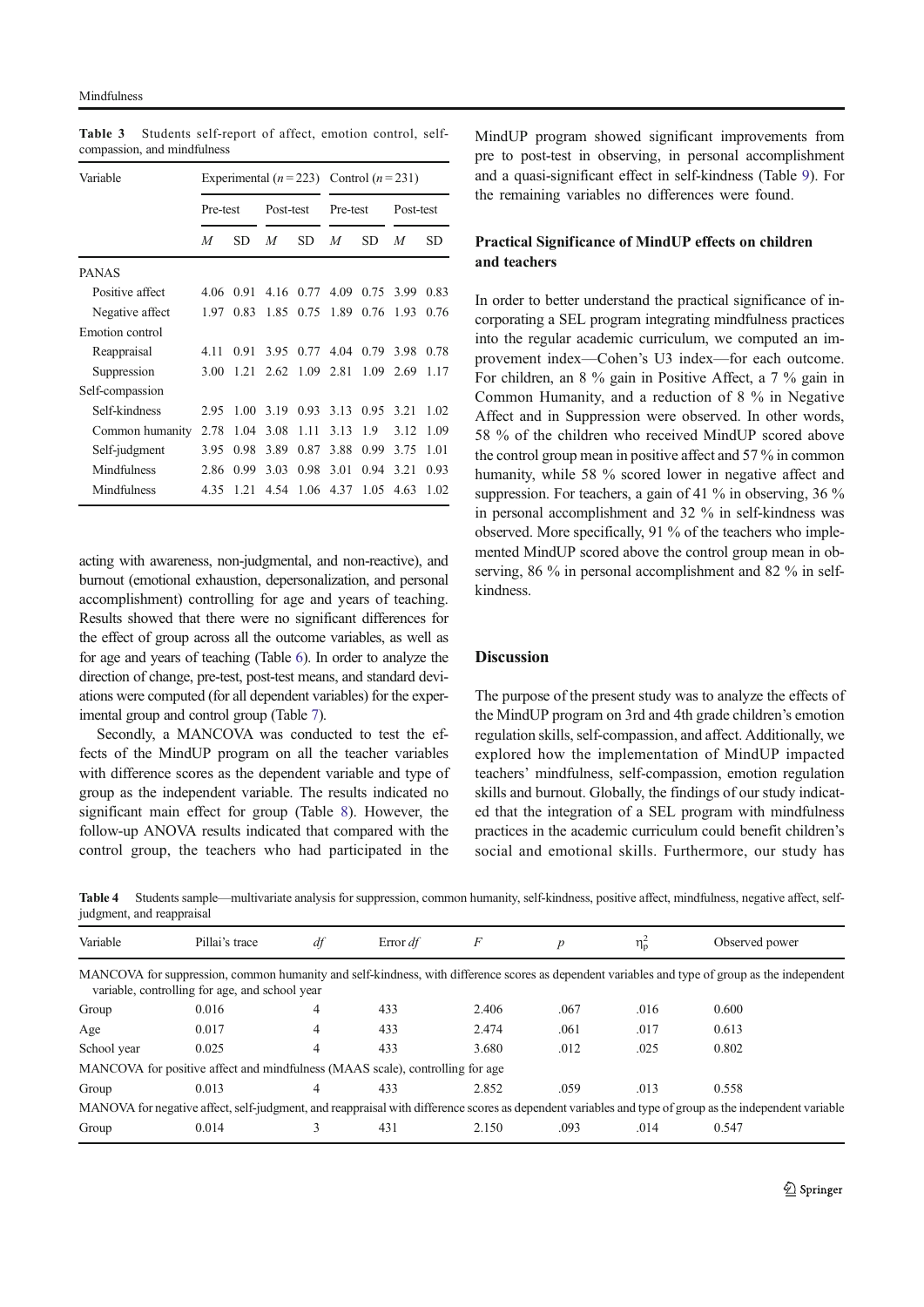| Variable           |   | <i>df</i> Error<br>df | $\overline{F}$  | $\boldsymbol{p}$ | d           | Observed<br>power |
|--------------------|---|-----------------------|-----------------|------------------|-------------|-------------------|
| Emotional control  |   |                       |                 |                  |             |                   |
| Suppression        | 1 | 435                   | 4.288           | .039             | 0.20        | 0.542             |
| Reappraisal        | 1 | 443                   | 1.062 .303 0.00 |                  |             | 0.177             |
| Self-Compassion    |   |                       |                 |                  |             |                   |
| Common<br>humanity | 1 | 435                   | 3.317           |                  | $.069$ 0.25 | 0.443             |
| Self-kindness      | 1 | 435                   | 0.659           | .417 0.07        |             | 0.128             |
| Self-judgment      | 1 | 443                   | 0.737           | .391             | 0.08        | 0.137             |
| Mindfulness        | 1 | 444                   | 0.007           | .934 0.01        |             | 0.510             |
| Affect             |   |                       |                 |                  |             |                   |
| Positive affect    | 1 | 444                   | 5.263           | $.022 \pm 0.21$  |             | 0.629             |
| Negative affect    | 1 | 443                   | 4.339           | .037             | 0.20        | 0.553             |
|                    |   |                       |                 |                  |             |                   |

Table 5 Students sample—follow-up analysis of covariance for emotional control, self-compassion, mindfulness, and affect

yielded promising results in terms of the potential benefits for teachers who implement SEL programs that integrate mindfulness practices.

As for the effects on children, our results revealed that the children who participated in the MindUP program proved to be able to take perspective on personal shortcomings and difficulties - children learned to recognize that everyone fails, makes mistakes, and gets it wrong sometimes (a dimension of self-compassion). Although previous studies found no significant impact of mindfulness interventions on children's common humanity (a dimension of self-compassion) this may be a promising result regarding the educational context (Welford and Langmead 2015). As for the absence of significant effects on the remaining components of self-compassion, this could be due to the scale used in our study. As far as we know, there is no other study that analyzes the psychometric properties of this scale for 8 year old children with a large sample.

The results of our study also showed that children who were engaged in MindUP revealed a significant decrease in suppressing their emotions, which could indicate that they were more successful at mood repair (Gross and John 2003). This result is in keeping with previous studies (Meiklejohn

Table 6 Teachers sample—multivariate analysis of covariance of baseline differences between the experimental group and the control group in emotion control, self-compassion, mindfulness, and burnout controlling for age and years of teaching

| Variable       | Pillai's<br>trace |   | $df$ Error $F$<br>df |                     | $\boldsymbol{p}$ | $\eta_{\rm p}^2$ | Observed<br>Power |
|----------------|-------------------|---|----------------------|---------------------|------------------|------------------|-------------------|
| Group          | 0.921             | 1 | - 14                 | 0.834 708 921 0.068 |                  |                  |                   |
| Age            | 0.955             |   | 1 14                 | 1.53                |                  |                  | .567.955.0.080    |
| School<br>year | 0.934             | 1 | - 14                 | 1.014 663 934 0.071 |                  |                  |                   |

Table 7 Teachers self-report of emotional control, burnout, self-compassion, and mindfulness

| Variable                        |          |           | Experimental $(n=13)$ |           | Control $(n=7)$ |           |           |           |
|---------------------------------|----------|-----------|-----------------------|-----------|-----------------|-----------|-----------|-----------|
|                                 | Pre-test |           | Post-test             |           | Pre-test        |           | Post-test |           |
|                                 | M        | <b>SD</b> | M                     | <b>SD</b> | M               | <b>SD</b> | M         | <b>SD</b> |
| Emotion control                 |          |           |                       |           |                 |           |           |           |
| Reappraisal                     | 4.35     | 1.57      | 5.38                  | 0.88      | 4.48            | 1.02      | 4.93      | 0.84      |
| Suppression                     | 3.17     | 1.76      | 3.27                  | 0.95      | 3.21            | 1.33      | 4.11      | 0.89      |
| <b>Burnout</b>                  |          |           |                       |           |                 |           |           |           |
| Emotional<br>exhaustion         | 2.89     | 1.06      | 2.83                  | 1.03      | 2.79            | 0.75      | 3.06      | 1.16      |
|                                 | 0.54     | 0.59      | 0.49                  | 0.64      | 0.77            | 0.77      | 1.08      | 0.82      |
| Depersonaliza-<br>tion          |          |           |                       |           |                 |           |           |           |
| Personal<br>accomplish-<br>ment | 4.42     | 0.75      | 4.83                  | 0.89      | 4.51            | 1.12      | 4.34      | 0.68      |
| Self-compassion                 |          |           |                       |           |                 |           |           |           |
| Self-kindness                   | 3.08     | 0.75      | 3.69                  | 0.76      | 2.81            | 0.77      | 2.86      | 0.72      |
| Self-judgment                   | 2.91     | 0.59      | 2.84                  | 0.81      | 2.80            | 0.55      | 2.94      | 0.34      |
| Common<br>humanity              | 3.23     | 0.80      | 3.59                  | 0.48      | 2.86            | 0.69      | 3.11      | 0.71      |
| Mindfulness                     | 3.40     | 0.60      | 3.60                  | 0.64      | 3.14            | 0.38      | 3.00      | 0.38      |
| Isolation                       | 2.60     | 0.87      | 2.38                  | 0.66      | 2.93            | 0.79      | 2.89      | 0.13      |
| $Over-$<br>identification       | 3.02     | 0.90      | 2.67                  | 0.85      | 3.07            | 0.85      | 3.00      | 0.57      |
| Mindfulness                     |          |           |                       |           |                 |           |           |           |
| Observing                       | 12.18    | 3.43      | 14.92                 | 2.72      | 11.86           | 3.63      | 11.00     | 4.47      |
| Describing                      | 22.46    | 7.94      | 23.62                 | 5.77      | 24.43           | 4.93      | 23.43     | 4.58      |
| Acting with<br>awareness        | 25.46    | 5.09      | 24.66                 | 2.70      | 26.14           | 6.98      | 24.57     | 6.45      |
| Non-<br>judgmental              | 16.69    | 4.01      | 16.23                 | 3.89      | 18.29           | 4.61      | 18.71     | 3.54      |
| Non-reactive                    | 20.38    | 1.94      | 23.33                 | 2.43      | 19.57           | 3.86      | 20.71     | 2.50      |

et al. 2012; Weare 2013). Contrary to what we expected, no significant results were found for the reappraisal strategy among MindUP children; however, this could be owing to both groups already having shown a high level in this skill at baseline.

In accordance with previous studies, children who participated in the MindUP program improved in positive emotions, which can contribute to flourishing mental health and to improving academic results (Davis and Suveg 2014; Lyubomirsky et al. 2011).

Table 8 Teachers sample—multivariate analysis of covariance between the experimental group and the control group in emotion control, self-compassion, mindfulness, and burnout

| Variable Pillai's | trace | $df$ Error<br>df | F                     | $\boldsymbol{p}$ | $\eta_{\rm n}^2$ | Observed<br>power |
|-------------------|-------|------------------|-----------------------|------------------|------------------|-------------------|
| Group             | 0.756 | 3 16             | 0.581 .797 .756 0.093 |                  |                  |                   |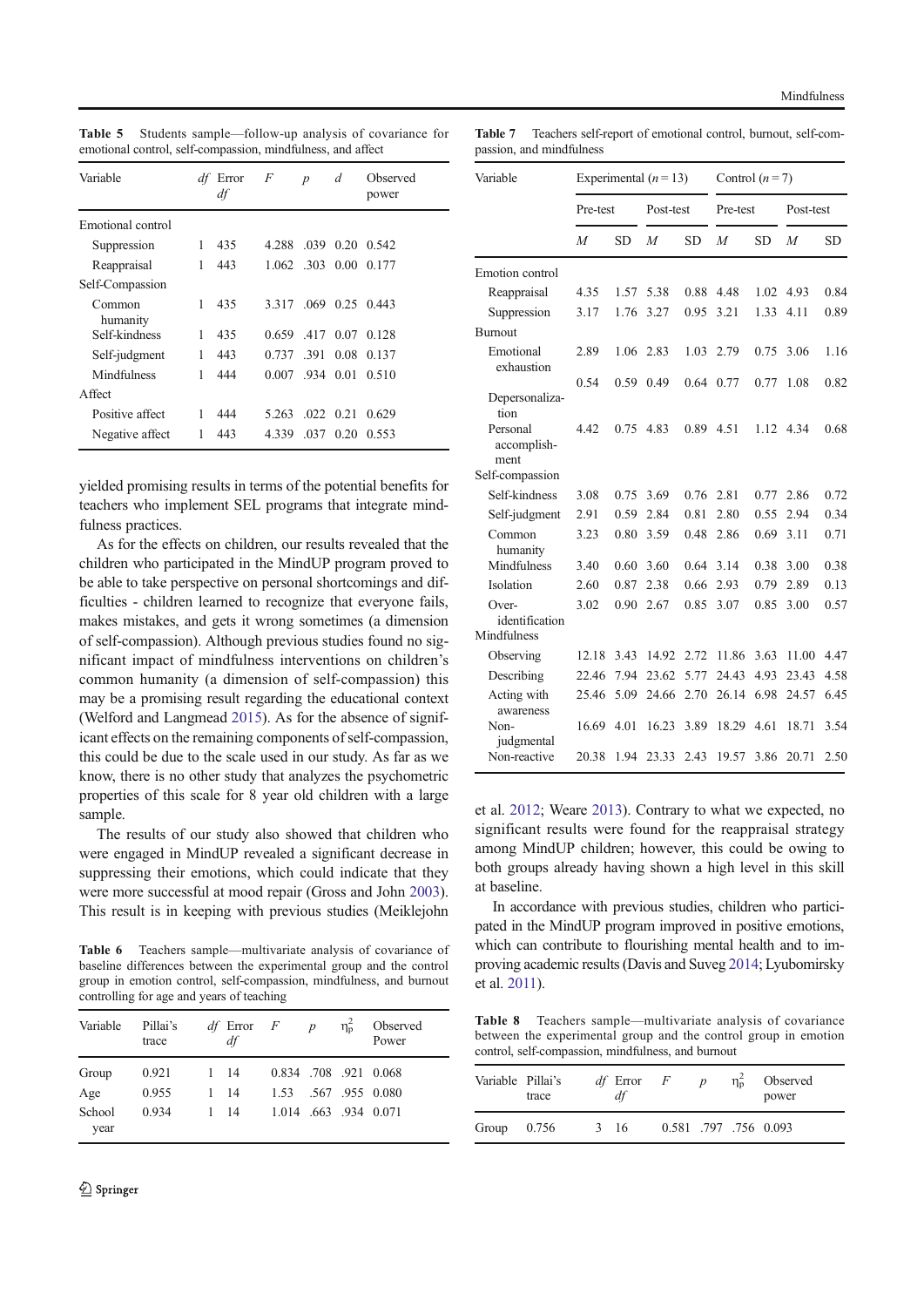Table 9 Teachers sample—follow-up analysis of variance for emotional control, burnout, self-compassion and mindfulness

| Variable                   |              | df Error<br>df | F     | $\boldsymbol{p}$ | d    | Observed<br>power |
|----------------------------|--------------|----------------|-------|------------------|------|-------------------|
| Emotion control            |              |                |       |                  |      |                   |
| Reappraisal                | 1            | 18             | 0.573 | .459             | 0.37 | 0.111             |
| Suppression                | 1            | 18             | 1.688 | .210             | 0.64 | 0.234             |
| <b>Burnout</b>             |              |                |       |                  |      |                   |
| Emotional<br>exhaustion    | 1            | 18             | 0.433 | .519             | 0.33 | 0.096             |
| Depersonalization          | 1            | 18             | 1.371 | 257              | 0.58 | 0.199             |
| Personal<br>accomplishment | 1            | 18             | 4.97  | .039             | 1.10 | 0.560             |
| Self-compassion            |              |                |       |                  |      |                   |
| Self-kindness              | 1            | 18             | 3.57  | .075             | 0.93 | 0.432             |
| Self-judgment              | 1            | 18             | 0.461 | .506             | 0.34 | 0.099             |
| Common humanity            | 1            | 18             | 0.139 | .713             | 0.18 | 0.064             |
| Mindfulness                | 1            | 18             | 2.044 | .170             | 0.71 | 0.273             |
| Isolation                  | 1            | 18             | 0.217 | .647             | 0.23 | 0.073             |
| Over-identification        | 1            | 18             | 0.601 | .448             | 0.38 | 0.114             |
| Mindfulness                |              |                |       |                  |      |                   |
| Observing                  | $\mathbf{1}$ | 18             | 7.17  | .015             | 1.32 | 0.717             |
| Describing                 | $\mathbf{1}$ | 18             | 1.683 | .211             | 0.64 | 0.233             |
| Acting with<br>awareness   | $\mathbf{1}$ | 18             | 0.144 | .708             | 0.19 | 0.065             |
| Non-judgmental             | 1            | 18             | 0.419 | .526             | 0.32 | 0.094             |
| Non-reactive               | 1            | 18             | 2.056 | .169             | 0.71 | 0.274             |

With regard to mindfulness, no significant effects were observed on students who had participated in the MindUP program; therefore, our results are not in line with previous studies, although it should be noted that most of the previous studies were conducted with older students. Moreover, this may be related to the way mindfulness was evaluated as the existing measures for children are adaptations of adolescent versions and during the data collection we noticed that children had some difficulties understanding the content/meaning of the items. This fact has also been referred to by others authors (Bergomi et al. 2013).

Our study offers some encouraging results regarding the changes experienced by teachers who implemented a SEL program incorporating mindfulness practices. The results found are in consonance with previous studies on specific mindfulness interventions for teachers, showing that teachers were more capable of noticing perceptual events that are probably unnoticed by others and were able to be more supportive and caring toward themselves (Jennings 2014; Jennings et al. 2013; Roeser et al. 2013).

Despite the fact that the results in the remaining variables were not significant, the direction of the changes between pretest and post-test are in line with the expected results for the experimental group, which was not the case for the control

group. It is also possible that the relatively small sample size of the teacher sample hindered the statistical power of the tests to reveal significant results. Indeed, the analysis of effect sizes for some variables revealed effects of moderate size. Additionally, and in keeping with previous studies, our results suggest the need for the application of a specific program for teachers designed to boost the development of their socioemotional skills and their mindfulness (Jennings et al. 2012; Weare 2014).

Globally, more than half of the children and more than two thirds of teachers who participated in the MindUP program scored above the control group mean. These results are a contribution to recent research on the potential added value of mindfulness practices to a SEL program and strengthen the importance for teachers and students, of adding a SEL program to the academic curriculum through mindfulness practices.

# Limitations and future directions

Although the present study holds some promising results on the effects of mindfulness interventions for children and their benefits for the teachers who implement them, it has limitations that warrant mention.

Firstly, regarding the stability of the given changes, it is important to understand how long these changes will be sustained. Therefore, it would be important to analyze follow-up data for children and teachers.

Secondly, considering the design of the study, and in order to validate our results, it would be highly important for future research on MindUP effects to carry out an experimental study with the randomization of the groups. Additionally, future research with a larger sample of teachers is required to confirm our results. Another important aspect is that, as far as we know, there is currently no instrument for the evaluation of mindfulness that is suitable for use with children (8 years), and in this sense, it is essential for future research to construct a new scale that is developmentally tailored to children (e.g. pictorial format), which may include a qualitative dimension and interview methods (e.g., Mason and Hargreaves 2001).

Thirdly, in terms of the implementation process and further understanding of the changes found in this study, it is very important to analyze the role of the quality and fidelity of implementation and teachers' characteristics and their effects on children's outcomes (Berkel et al. 2011). Additionally, as MindUP is a comprehensive program, it would be important to investigate how the different components of the program mediate the children's outcomes, more specifically, by assessing mindfulness as a mechanism of change (Kallapiran et al. 2015). Another aspect, that was not the object of this study, is the relationship between mindfulness and social and emotional learning. It is vital to understand if and how mindfulness influences the development of socio-emotional skills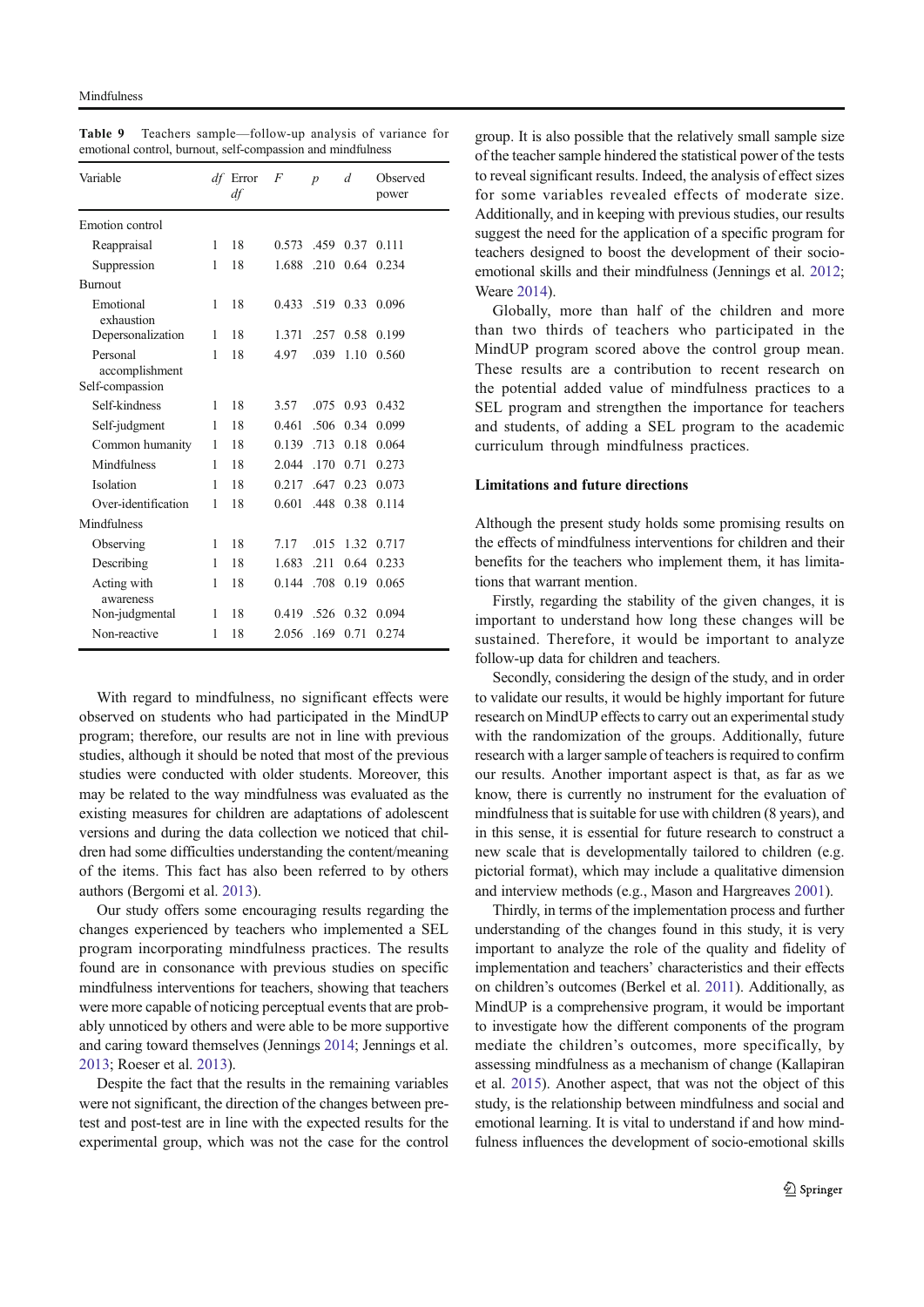Acknowledgments This research was funded by grants (SFRH/BD/ 77542/2011) from the Science and Technology Foundation, Portugal.

#### Compliance with Ethical Standards

characteristics.

Conflict of Interest The authors declare that they have no conflict of interest.

Ethical Standard All procedures performed involving human participants were conducted in accordance with the ethical standards of the Scientific and Ethical Council of the Faculty of Psychology, University of Lisbon and with the 1964 Helsinki declaration and its later amendments or comparable ethical standards.

Informed Consent Informed consent was obtained for all child participants (children >7 years) through written parental consent and by all the teachers involved in the study.

## References

- Baer, R. A. (2006). Using self-report assessment methods to explore facets of mindfulness. Assessment, 13(1), 27–45. doi:10.1177 /1073191105283504.
- Bergomi, C., Tschacher, W., & Kupper, Z. (2013). The assessment of mindfulness with self-report measures: existing scales and open issues. Mindfulness, 4(3), 191–202. doi:10.1007/s12671-012-0110-9.
- Berkel, C., Mauricio, A. M., Schoenfelder, E., & Sandler, I. N. (2011). Putting the pieces together: an integrated model of program implementation. Prevention Science, 12(1), 23–33. doi:10.1007/s11121- 010-0186-1.
- Biegel, G. M., Brown, K. W., Shapiro, S. L., & Schubert, C. M. (2009). Mindfulness-based stress reduction for the treatment of adolescent psychiatric outpatients: a randomized clinical trial. Journal of Consulting and Clinical Psychology, 77(5), 855–866. doi:10.1037 /a0016241.
- Black, D. S., Milam, J., & Sussman, S. (2009). Sitting-meditation interventions among youth: a review of treatment efficacy. Pediatrics, 124(3), e532–e541. doi:10.1542/peds.2008-3434.
- Blair, B. L., Perry, N. B., O'Brien, M., Calkins, S. D., Keane, S. P., & Shanahan, L. (2015). Identifying developmental cascades among differentiated dimensions of social competence and emotion regulation. Developmental Psychology, 51(8), 1062–1073. doi:10.1037 /a0039472.
- Bodhi, B. (2011). What does mindfulness really mean? A canonical perspective. Contemporary Buddhism, 12(1), 19-39. doi:10.1080 /14639947.2011.564813.
- CASEL (Collaborative for Academic, Social, and Emotional Learning). (2013). 2013 CASEL guide: effective social and emotional learning programs—preschool and elementary school edition. Chicago: Author.
- Castilho, P., & Pinto-Gouveia, J. (2011). Auto-compaixão: Estudo da validação da versão Portuguesa da Escala de Auto-Compaixão e da sua relação com as experiências adversas na infância, a comparação social e a psicopatologia [Self-compassion: validation study of the Portuguese version of the self-compassion scale and its association with early adverse experiences, social comparison and psychopathology]. Psychologica, 54, 203–229. doi:10.14195/1647- 8606\_54\_8.
- Cohen, J. (1992). A power primer. Psychological Bulletin, 112(1), 155– 159. doi:10.1037/0033-2909.112.1.155.
- Cullen, M. (2011). Mindfulness-based interventions: an emerging phenomenon. Mindfulness, 2(3), 186–193. doi:10.1007/s12671-011- 0058-1.
- Davis, M., & Suveg, C. (2014). Focusing on the positive: a review of the role of child positive affect in developmental psychopathology. Clinical Child Family Psychology Review, 17(2), 97–124. doi:10.1007/s10567-013-0162-y.
- Durlak, J. A. (2009). How to select, calculate, and interpret effect sizes. Journal of Pediatric Psychology, 34(9), 917–928. doi:10.1093 /jpepsy/jsp004.
- Durlak, J. A., Weissberg, R. P., Dymnicki, A. B., Taylor, R. D., & Schellinger, K. B. (2011). The impact of enhancing students' social and emotional learning: a meta-analysis of school-based universal interventions. Child Development, 82, 405–432. doi:10.1111 /j.1467-8624.2010.01564.x.
- Fernando, R. (2013). Measuring the efficacy and sustainability of a mindfulness-based in-class intervention. Retrieved from Mindful Schools website: http://www.mindfulschools.org/pdf/Mindful-Schools-Study-Highlights.pdf
- Gaspar de Matos, M., Simões, C., Camacho, I., Reis, M., & Equipa Aventura Social. (2015). Relatório do estudo HBSC 2014—A saúde dos adolescentes Portugueses em tempos de recessão. Lisboa: Centro de Malária e Outras Doenças Tropicais/IHMT/UNL.
- Greenberg, M. T., & Harris, A. R. (2011). Nurturing mindfulness in children and youth: current state of research. Child Development Perspectives, 6(2), 161–166. doi:10.1111/j.1750-8606.2011.00215.x.
- Gregório, S., & Gouveia, J. P. (2011). Facetas de mindfulness: características psicométricas de um instrumento de avaliação. Psychologica, 54, 259–279. doi:10.14195/1647-8606\_54\_10.
- Gross, J. J., & John, O. P. (2003). Individual differences in two emotion regulation processes: implications for affect, relationships, and wellbeing. Journal of Personality and Social Psychology, 85(2), 348-362. doi:10.1037/0022-3514.85.2.348.
- Gullone, E., & Taffe, J. (2012). The Emotion Regulation Questionnaire for Children and Adolescents (ERQ–CA): a psychometric evaluation. Psychological Assessment, 24(2), 409–417. doi:10.1037 /a0025777.
- Hanh, T. N. (1987). The miracle of mindfulness. Boston: Beacon.
- Helliwell, J., Layard, R., & Sachs, J. (2015). World happiness report 2015. New York: Sustainable Development Solutions Network.
- IES. (2008). What works clearinghouse procedures and standards handbook (Version 2.0). Washington, DC: U.S. Department of Education's National Center for Education Evaluation and Regional Assistance (NCEE).
- Institute of Medicine and National Research Council. (2009). Preventing mental, emotional, and behavioral disorders among young people: progress and possibilities. Washington, DC: The National Academies Press. doi:10.17226/12480.
- Jennings, P. (2014). Early childhood teachers' well-being, mindfulness, and self-compassion in relation to classroom quality and attitudes towards challenging students. Mindfulness, 6(4), 732–743. doi:10.1007/s12671-014-0312-4.
- Jennings, P. (2016). CARE for teachers: A mindfulness-based approach to promoting teachers' social and emotional competence and wellbeing. In K. Schonert-Reichl & R. Roeser (Eds.), Handbook of mindfulness in education (pp. 133–148). New York: Springer. doi:10.1007/978-1-4939-3506-2\_9.
- Jennings, P. A., & Greenberg, M. T. (2009). The prosocial classroom: teacher social and emotional competence in relation to student and classroom outcomes. Review of Educational Research, 79(1), 491– 525. doi:10.3102/0034654308325693.
- Jennings, P., Lantieri, L., & Roeser, R. (2012). Supporting educational goals through cultivating mindfulness: approaches for teachers and students. In P. Brown, M. Corrigan, & A. Higgins-D'Alessandro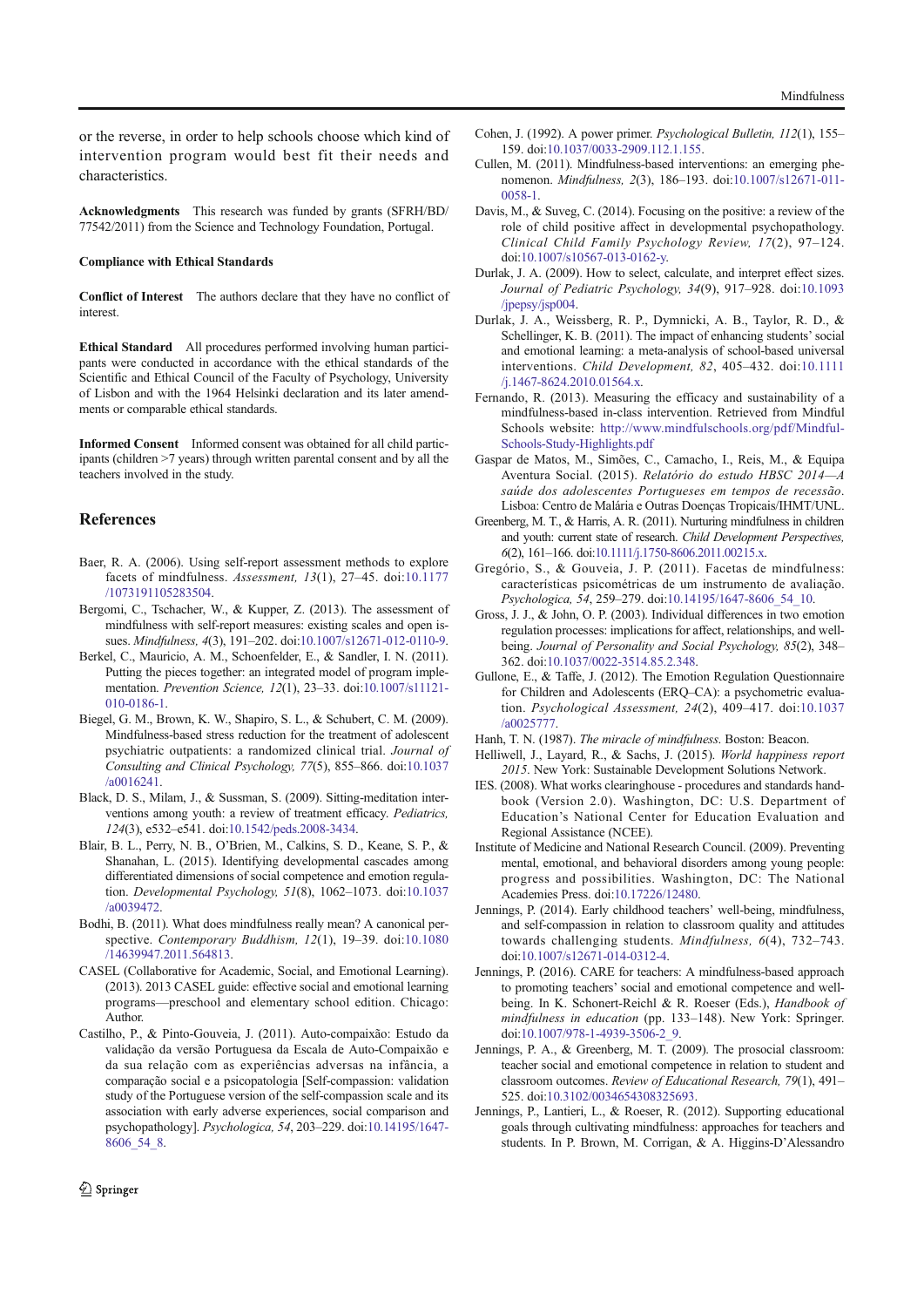(Eds.), Handbook of prosocial education (pp. 371–397). Lanham: Rowan & Littlefield.

- Jennings, P. A., Frank, J. L., Snowberg, K. E., Coccia, M. A., & Greenberg, M. T. (2013). Improving classroom learning environments by Cultivating Awareness and Resilience in Education (CARE): results of a randomized controlled trial. School Psychology Quarterly, 28(4), 374–390. doi:10.1037/spq0000035.
- Jones, S. M., Bouffard, S. M., & Weissbourd, R. (2013). Educators'social and emotional skills vital to learning. Phi Delta Kappan, 94, 62–65. doi:10.1177/003172171309400815.
- Kabat-Zinn, J. (2003). Mindfulness-based interventions in context: past, present, and future. Clinical Psychology: Science and Practice, 10(2), 144–156. doi:10.1093/clipsy.bpg016.
- Kallapiran, K., Koo, S., Kirubakaran, R., & Hancock, K. (2015). Effectiveness of mindfulness in improving mental health symptoms of children and adolescents: a meta-analysis. Child Adolescent Mental Health, 20(4), 182–194. doi:10.1111/camh.12113.
- Kessler, R. C., Berglund, P., Demler, O., Jin, R., Merikangas, K. R., & Walters, E. E. (2005). Lifetime prevalence and age-of-onset distributions of DSM-IV disorders in the national comorbidity survey replication. Archives of General Psychiatry, 62(6), 593–602. doi:10.1001/archpsyc.62.6.593.
- Kim, G., Walden, T., Harris, V., Karrass, J., & Catron, T. (2007). Positive emotion, negative emotion, and emotion control in the externalizing problems of school-aged children. Child Psychiatry and Human Development, 37(3), 221–239. doi:10.1007/s10578-006-0031-8.
- Klingberg, T. (2010). Training and plasticity of working memory. Trends in Cognitive Sciences, 14(7), 317–324. doi:10.1016/j. tics.2010.05.002.
- Kuyken, W., Weare, K., Ukoumunne, O. C., Vicary, R., Motton, N., Burnett, R., & Huppert, F. (2013). Effectiveness of the mindfulness in schools programme: non-randomised controlled feasibility study. The British Journal of Psychiatry, 203(2), 126–131. doi:10.1192 /bjp.bp.113.126649.
- Lantieri, L., & Nambiar, M. (2012). Cultivating the social, emotional, and inner lives of children and teachers. Reclaiming Children and Youth, 21(2), 31–33.
- Laurent, J., Catanzaro, S. J., Joiner, T. E., Rudolph, K. D., Potter, K. I., Lambert, S., & Gathright, T. (1999). A measure of positive and negative affect for children: scale development and preliminary validation. Psychological Assessment, 11(3), 326–338. doi:10.1037 /1040-3590.11.3.326.
- Lawlor, M. S. (2016). Mindfulness and Social Emotional Learning (SEL): a conceptual framework. In K. Schonert-Reichl & R. Roeser (Eds.), Handbook of mindfulness in education (pp. 65–80). New York: Springer. doi:10.1007/978-1-4939-3506-2\_5.
- Lawlor, M. S., Schonert-Reichl, K. A., Gadermann, A. M., & Zumbo, B. D. (2013). A validation study of the mindful attention awareness scale adapted for children. Mindfulness, 5(6), 730–741. doi:10.1007/s12671-013-0228-4.
- Lyubomirsky, S., Boehm, J. K., Kasri, F., & Zehm, K. (2011). The cognitive and hedonic costs of dwelling on achievement-related negative experiences: implications for enduring happiness and unhappiness. Emotion, 11(5), 1152–1167. doi:10.1037/a0025479.
- Maloney, J. E., Lawlor, M. S., Schonert-Reichl, K. A., & Whitehead, J. (2016). A mindfulness-based social and emotional learning curriculum for school-aged children: the MindUP program. In K. Schonert-Reichl & R. Roeser (Eds.), Handbook of mindfulness in education (pp. 313– 334). New York: Springer. doi:10.1007/978-1-4939-3506-2\_20.
- Marôco, J. (2014). Análise estatística com o SPSS Statistics—6<sup>ª</sup> edição. Pêro Pinheiro: Report Number.
- Marques Pinto, A., Lima, M. L., & Lopes da Silva, A. (2005). Fuentes de estrés, burnout y estrategias de coping en professores portugueses. Revista de Psicologia del Trabajo y las Organizaciones, 21, 125–143.
- Maslach, C., Jackson, S. E., & Leiter, M. P. (1996). Maslach burnout inventory manual (3rd ed.). Palo Alto: Consulting Psychologists Press.
- Mason, O., & Hargreaves, I. (2001). A qualitative study of mindfulnessbased cognitive therapy for depression. British Journal of Medical Psychology, 74(2), 197–212. doi:10.1348/000711201160911.
- Meiklejohn, J., Phillips, C., Freedman, M. L., Griffin, M. L., Biegel, G., Roach, A., & Saltzman, A. (2012). Integrating mindfulness training into K-12 education: fostering the resilience of teachers and students. Mindfulness, 3(4), 291–307. doi:10.1007/s12671-012-0094-5.
- Moffitt, T. E., Arseneault, L., Belsky, D., Dickson, N., Hancox, R. J., Harrington, H., & Caspi, A. (2011). A gradient of childhood selfcontrol predicts health, wealth, and public safety. Proceedings of the National Academy of Sciences, 108(7), 2693–2698. doi:10.1073 /pnas.1010076108.
- Neff, K. D. (2003). The development and validation of a scale to measure self-compassion. Self and Identity, 2(3), 223–250. doi:10.1080 /1529886030902.
- Payton, J., Weissberg, R. P., Durlak, J. A., Dymnicki, A. B., Taylor, R. D., Schellinger, K. B., & Pachan, M. (2008). The positive impact of social and emotional learning for kindergarten to eighth-grade students: findings from three scientific reviews. Chicago: Collaborative for Academic, Social, and Emotional Learning.
- Roeser, R. W., & Peck, S. C. (2009). An education in awareness: self, motivation, and self-regulated learning in contemplative perspective. Educational Psychologist, 44(2), 119–136. doi:10.1080 /00461520902832376.
- Roeser, R. W., Schonert-Reichl, K. A., Jha, A., Cullen, M., Wallace, L., Wilensky, R., & Harrison, J. (2013). Mindfulness training and reductions in teacher stress and burnout: results from two randomized, waitlist-control field trials. Journal of Educational Psychology, 105(3), 787–804. doi:10.1037/a0032093.
- Schonert-Reichl, K. A., Oberle, E., Lawlor, M. S., Abbott, D., Thomson, K., Oberlander, T. F., & Diamond, A. (2015). Enhancing cognitive and social–emotional development through a simple-to-administer mindfulness-based school program for elementary school children: a randomized controlled trial. Developmental Psychology, 51(1), 52– 66. doi:10.1037/a0038454.
- Sklad, M., Diekstra, R., Ritter, M. D., Ben, J., & Gravesteijn, C. (2012). Effectiveness of school-based universal social, emotional, and behavioral programs: do they enhance students' development in the area of skill, behavior, and adjustment? Psychology in the Schools, 49(9), 892–909. doi:10.1002 /pits.21641.
- Tabachnick, B., & Fidell, L. S. (2001). Using multivariate statistics (4th ed.). Boston: Allyn & Bacon.
- The Hawn Foundation. (2011). The MindUp curriculum: brain-focused strategies for learning—and living. New York: Scholastic Inc.
- Vaz, F., & Martins, C. (2008). Diferenciação e regulação emocional na idade adulta: Validação de dois instrumentos de avaliação do reportório e da capacidade de diferenciação e regulação emocional na idade adulta. In A. P. Noronha, C. Machado, L. S. Almeida, M. Gonçalves, S. Martins, & V. Ramalho (Eds.), Actas da XIII Conferência Internacional Avaliação Psicológica: Formas e Contextos (para. 36; 12 págs). CD-ROM. Braga: Psiquilíbrios.
- Weare, K. (2013). Developing mindfulness with children and young people: a review of the evidence and policy context. Journal of Children's Services, 8(2), 141–153. doi:10.1108/jcs-12-2012-0014.
- Weare, K. (2014). Mindfulness in schools: where are we and where might we go next? In A. Ie, C. T. Ngnoumen, & E. J. Langer (Eds.), Handbook of mindfulness (pp. 1037–1053). Chichester: Wiley. doi:10.1002/9781118294895.ch53.
- Weare, K., & Nind, M. (2011). Mental health promotion and problem prevention in schools: what does the evidence say? Health Promotion International, 26, 29–69. doi:10.1093/heapro/dar075.